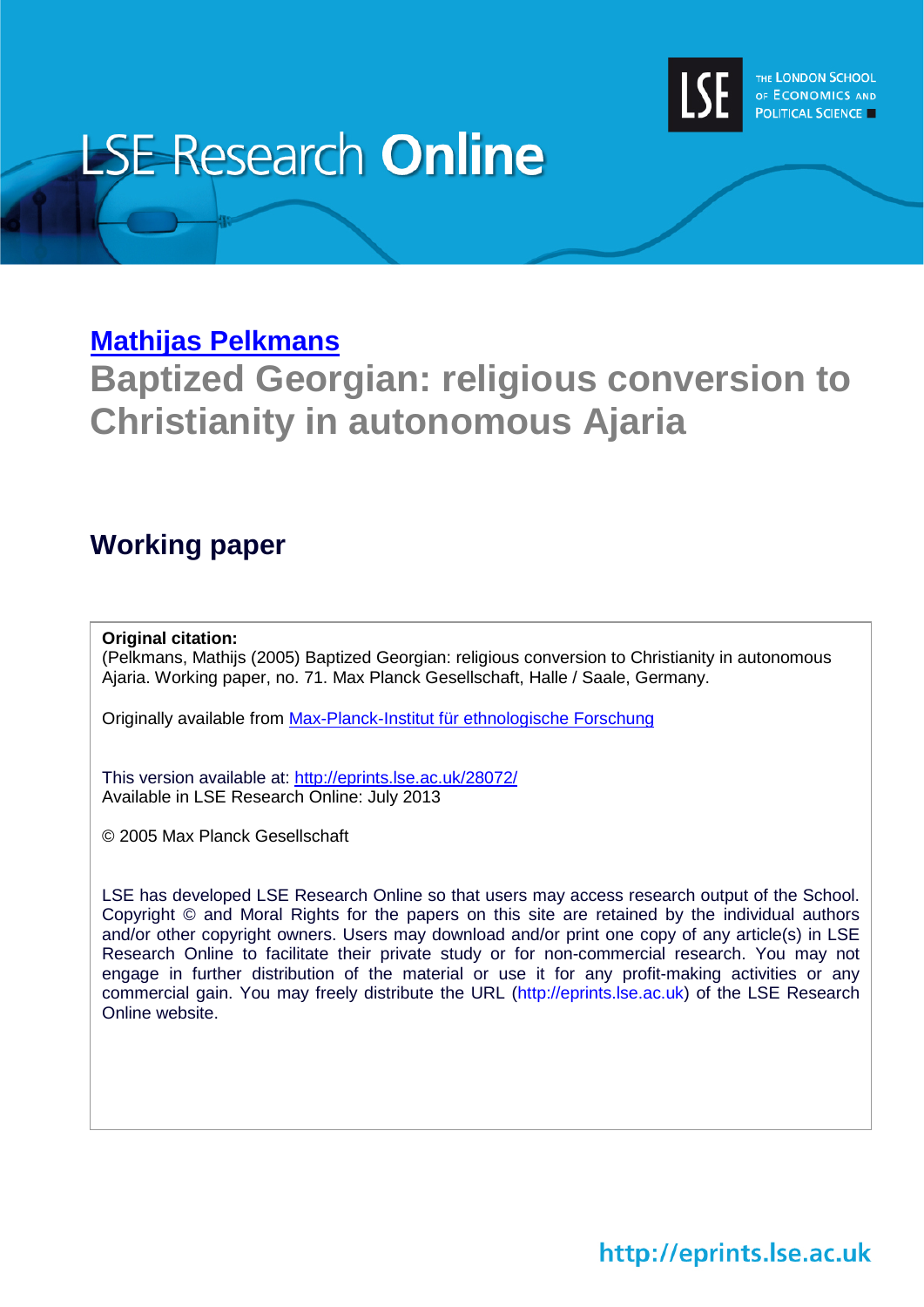

MAX-PLANCK-GESELLSCHAFT

# **MAX PLANCK INSTITUTE FOR SOCIAL ANTHROPOLOGY WORKING PAPERS**

Working Paper No. 71

**MATHIJS** PELKMANS

BAPTIZED GEORGIAN: RELIGIOUS CONVERSION TO CHRISTIANITY IN AUTONOMOUS AJARIA

Halle / Saale 2005 ISSN 1615-4568

Max Planck Institute for Social Anthropology, P.O. Box 110351, 06017 Halle / Saale, Phone: +49 (0)345 2927-0, Fax: +49 (0)345 2927-502, http://www.eth.mpg.de, e-mail: workingpaper@eth.mpg.de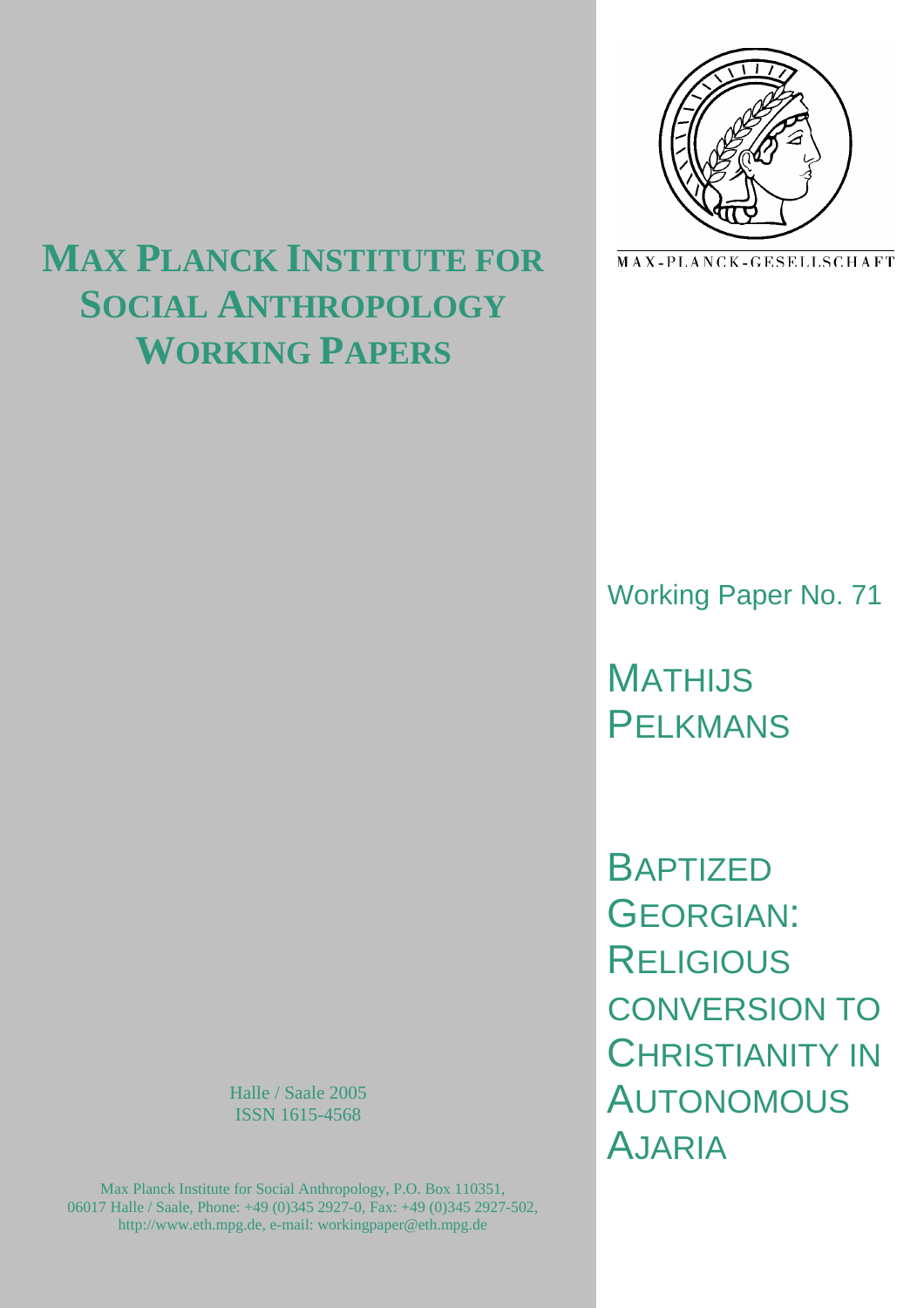#### **Baptized Georgian: Religious conversion to Christianity in Autonomous Ajaria**<sup>1</sup>

*Mathijs Pelkmans*<sup>2</sup>

#### **Abstract**

 $\overline{a}$ 

In the Caucasus as elsewhere in the former Soviet Union, religion gained important momentum in the decade following the demise of communism. But while the renewed importance and visibility of religion is often explained as a return to pre-Soviet religious practice, in Ajaria – Georgia's southwestern Autonomous Republic – the religious dynamics radically contest this explanation. Whereas before the Soviet era Ajarians adhered to Islam, an accelerating process of conversion to Christianity was observable in the years following the Soviet collapse. This paper looks at inhabitants of 'Muslim' Ajaria who have converted to Christianity, arguing that their conversion can be understood as an attempt to realign history and community with a strong sense of national identity. But although the intention of conversion was to restore historical and societal incongruities, the act of baptism was often disruptive in nature. To soften the resulting tensions with neighbors and families, the converts mobilized a host of metaphors that evoked the historical Christian legacy, demonized the 'other' embodied in the Turk or the Ottoman epoch, and pointed to the progressive nature of Christianity and its role in alleviating Ajaria's 'backwardness'. However, these ideologically informed narratives could only partly resolve the tensions involved in conversion. It was only by mobilizing ancestors as metaphors and symbolic actors in conversion that national discourses could be effectively integrated in social life and that disruptions of genealogy could be partly restored.

<sup>&</sup>lt;sup>1</sup> This paper is based on six months of fieldwork in Ajaria in 2000 and 2001. An early version appeared in my Ph.D. dissertation *Uncertain Divides: Religion, Ethnicity, and Politics in the Georgian Borderlands*, University of Amsterdam 2003, and benefited from the input and suggestions made by Henk Driessen, Anton Blok, and Chris Hann. I am also grateful to Lale Yalçın-Heckmann and Data Dea who provided the latest thorough critical reading.

<sup>&</sup>lt;sup>2</sup> Mathijs Pelkmans, Max Planck Institute for Social Anthropology, PO Box 110351, 06017 Halle/Saale, Germany, Tel.: +49-345-2927-209, e-mail: pelkmans@eth.mpg.de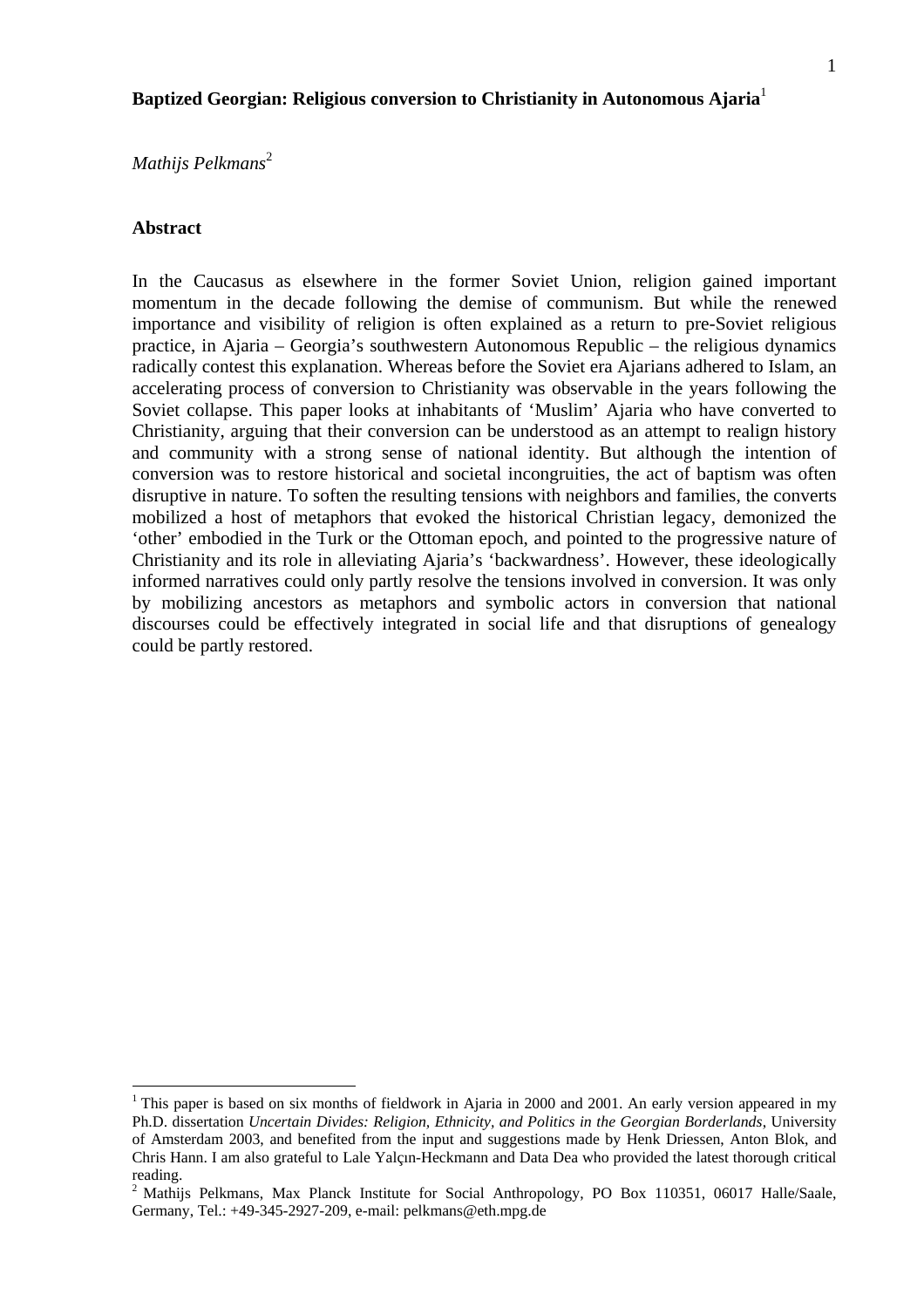#### **Introduction**

 $\overline{a}$ 

When in Soviet Georgia the nationalist movement gained influence in the 1980s, one of its major concerns was to defend the interests of the church along the imagined geographical, historic and ethnic lines of the republic (Lilienfeld 1993: 224-226). The confluence of these 'interests' indexed the tight connection between national and religious affiliation that has characterized late- and post-Soviet Georgia (see also Dragadze 1993: 154-155). But whereas in most provinces of the Georgian Republic this rhetoric was relatively unproblematic – most Georgians also adhered (at least nominally) to Orthodox Christianity – this was not the case in the Ajarian Autonomous Republic. Though most inhabitants of Ajaria *did* identify with the Georgian 'nation', they did so as *Muslim* Georgians. This combination, which contradicted the dominant idea of 'Christian-Georgian unity', was not only seen as an oxymoron by Georgian nationalists and Church representatives, it also became increasingly problematic for Ajarians to maintain this stance.

 In the late 1980s, when restrictions on religion were lifted, Ajarians seemed to be converting *en masse* to Christianity. A local newspaper of that time reported that 5,000 people had been baptized in Batumi in a single day and that the recently opened churches were unable to seat all the worshipers who had finally been able to "return to their ancestral faith," Georgian Orthodoxy (*Sovietskaia Adzhariia*, 29 May 1989). Bishop Dimitri recalled those days with delight, remembering that "we baptized from early morning to late at night, one after the other, and still there were people waiting." These mass baptisms were not only taking place in Lower Ajaria – with its heterogeneous population – but also in Upper Ajaria where the position of Islam was much stronger. In June 1989, patriarch Ilia II paid a visit to the medieval church in Skhalta – a small mountainous village in Upper Ajaria.<sup>3</sup> During his visit the patriarch held a requiem for those who had died during a natural disaster earlier that year. He then delivered a speech in which he expressed gratitude that, after centuries of oppression, it was once again possible to pray at this sanctified place (*Sovietskaia Adzhariia*, 01 June 1989). "He admonished the Ajarians to return to Christianity [and] told them that the catastrophe that had befallen them was obviously the punishment of God for their unfaithfulness to the Savior" (Lilienfeld 1993: 227). Afterwards, the patriarch carried out baptisms near the walls of the old church. The arrival of the patriarch caused a stir among the population. Rumors circulated that every person baptized by him would receive a cross of pure gold. Whether or not for this purpose, during that day no less than 50 villagers were baptized, among which were several village notables like the *kolkhoz* director, the village

 $3$  The church in Skhalta dates from the 13th century and is the only medieval church in Ajaria that has survived both the Ottoman and Soviet periods.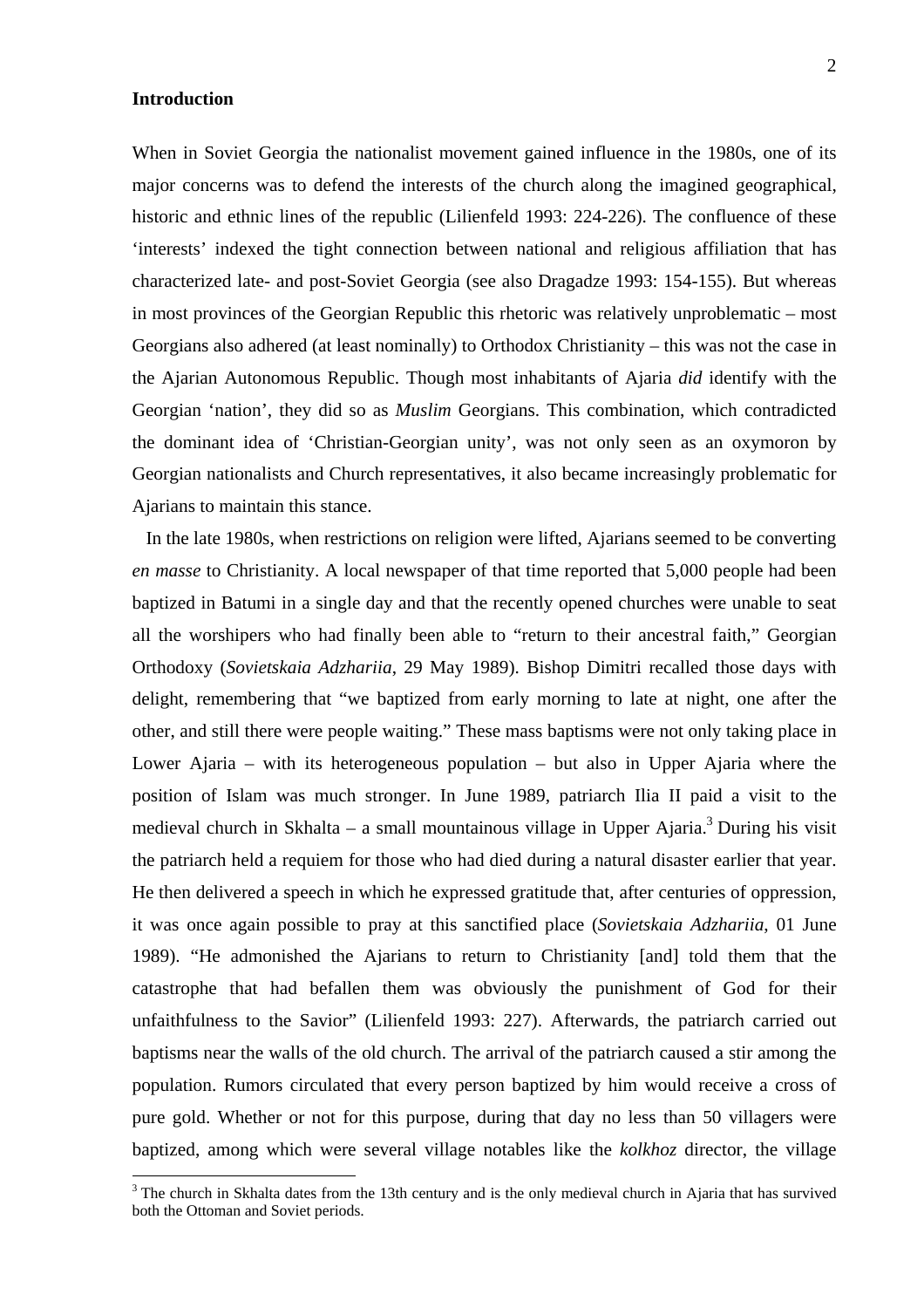council chairman and other state functionaries.<sup>4</sup> However, according to one of the converts from this village, only few of those who were baptized ever attended a service in the years following their baptism. What is more, about ten baptized families started to attend the Friday prayers at the local mosque when it was re-opened a year later in 1990.

 Although the church may have interpreted the numerous baptisms (estimates of the actual number vary greatly) as a confirmation of its hope that Ajarians would rapidly 'return' to Christianity, it was difficult not to see these baptisms as opportune adaptations to the time or as symbolic gestures towards the nationalist movement. Moreover, economic and political considerations may have influenced people's decision to be baptized more than religious concerns. That is at least what the stories of gold and the predominance of the village elite among the 'converts' suggest.<sup>5</sup> As such, the events offer a glimpse into the unstable political and economic atmosphere in Ajaria at the time. It is unclear, however, how these events relate to religious change, the direction of which was indeed far from obvious in the early 1990s.

 Still, what these baptisms point to is the emergence of flexible space for religious renewal after the collapse of state-atheism. Pragmatic and haphazard shifts between religions may have been a characterization of a time of great upheaval, particularly after the crumbling of communist ideology. In subsequent years however, it became clear that there was another current, a slower but more permanent process of conversion to Christianity, which is the focus of this paper.<sup>6</sup> This process of 'permanent conversion' proceeded steadily in the lowlands – sometimes including the population of entire villages – but was much slower and less predictable in Upper Ajaria where Islam had retained an important role in social life.

 This paper then, aims to illuminate the relation between religious conversion and the changes in social landscape that occurred in Ajaria in the 1990s. To achieve this, I look at the motivations of converts for their adoption of Christianity while simultaneously documenting the impact this conversion had on their lives. In other words, the focus is on the social context of conversion, rather than on the actual beliefs of individuals. In this I follow Hefner's inclination not to restrict the term conversion to "an exclusivistic change of religious affiliation requiring a repudiation of previously held beliefs." (Hefner 1993: 4) Instead, we should acknowledge that "conversion assumes a variety of forms because it is influenced by a larger interplay of identity, politics, and morality" (ibid.). Indeed, it is this interplay of

 $4$ I based the estimate of 50 converts on the accounts of villagers. It is significantly lower than the estimate of 3,000 mentioned in the local newspaper *Sovietskaia Adzhariia*, 01 June 1989.<br><sup>5</sup> What I have in mind is that during the period of social and political turmoil, village notables might have gauged

it to be in their interests to adjust to the new political realities by responding to the rhetoric of the first government of independent Georgia that Christianity is an 'indivisible part of the Georgian nation.' This does not mean, however, that baptism offered any direct benefits or that conversion was somehow imposed on them.

<sup>&</sup>lt;sup>6</sup> Obviously, the term 'permanent conversion' is relative as it applies only to a period of five to ten years.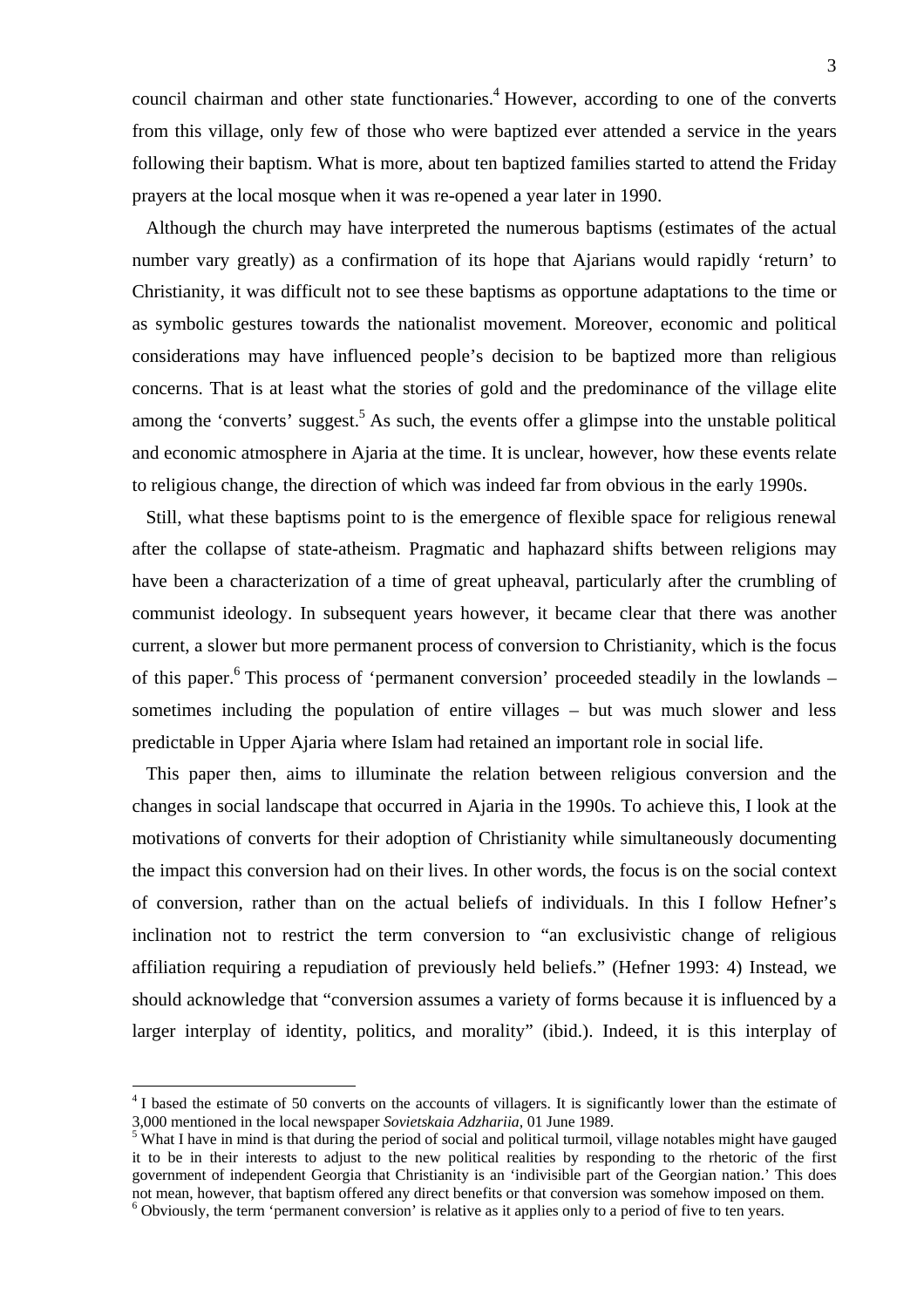religious conversion and the wider social context that should be central in attempts to understand religious change.

 In line with these observations, this paper aims to illuminate the process of conversion by focusing on the identity politics that were waged on the frontier between 'Islam' and 'Christianity' during and after 'atheist' Soviet rule. At the same time, one should avoid attributing conversion solely to social pressures, and instead focus on the motivations and actions of converts as intertwined with wider social and political contexts. The converts were seeking new ways to cope with the dilemmas of combining loyalties that had become contradictory. As such, religious conversion in post-Soviet Ajaria demonstrates similarities with conversion in post-colonial settings. As authors writing about post-colonial settings have argued, people's entrance into the 'modern world' has often *not* led to secularization but on the contrary, proved compatible with new and intensified roles of religion (Mintz 1974; van der Veer 1996; Meyer 1999). It is this 'modernizing' potential of religion that forms a central element in this paper as well. In post-Soviet Ajaria, which is on the frontier between Islam and Christianity, this 'modernizing' potential has several peculiarities. First, the above mentioned amalgamation of religious and ethnic identity – that was paradoxically fostered by an atheist regime and gained new impetus in the post-Soviet era – meant that local ideas about modernity were tightly interwoven with ideas about ethnicity. And second, embracing the ideal of Georgian modernity – as converts to Christianity did – altered their own position in the local community and contributed to the creation of new boundaries on the religious frontier.

#### **Short Historical Background**

In a comparative study on Abkhazia and Ajaria, the sociologist Derluguian stated that the "assimilation of Ajaria was, arguably, among the biggest successes of the Georgian national project" (1995: 36). Although the claim of 'assimilation' is a gross simplification, Derluguian's statement is a good starting point for discussing the relations between 'Christian' Georgia and 'Muslim' Ajaria. What makes the case of Ajaria special is that 'atheist' Soviet policies and a national Georgian discourse managed to affect the structure of local communities and of social identities in such a way that the assimilation of Ajarians accelerated after the communist collapse. In order to see how this took place it is useful to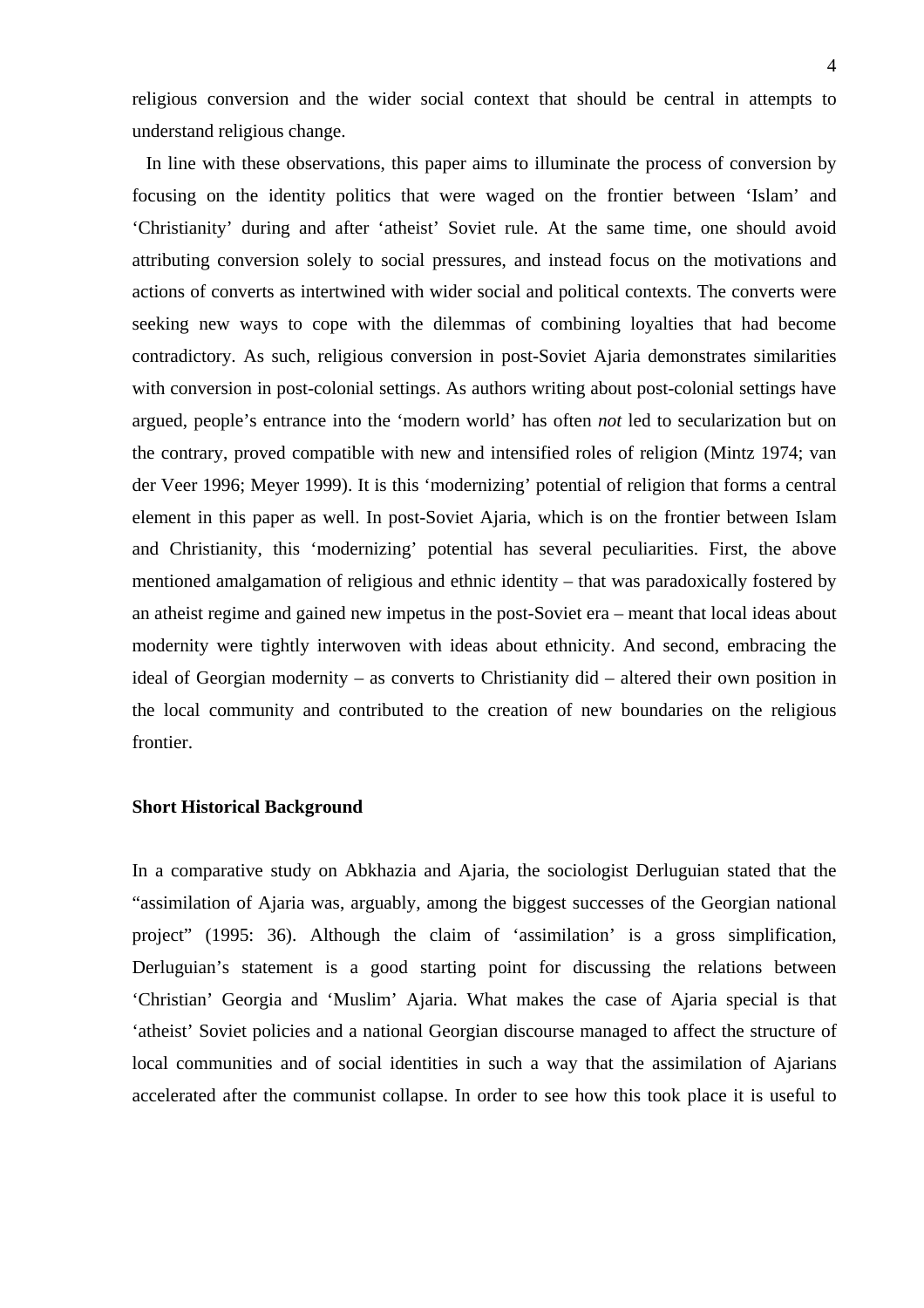briefly describe the changing relationship between religion, nation and state, thus illuminating the actual processes by which Muslim Ajarians were turned into (Christian) Georgians.<sup>7</sup>

 During the 19th century, when Ajaria served as the battleground between the Russian and Ottoman Empires, Islam became increasingly the main reference for identification among Ajarians. Religious identification, to a large degree, explained the fierceness with which Ajarians fought against the Russian – but also Georgian – armies whose aim it was to incorporate the region in the Russian Empire. Religious affiliation was also an important factor in the emigration of Ajarians to the Ottoman Empire which occurred after the incorporation of the region into the Russian Empire. Ajarians certainly did not perceive this incorporation as a "happy reunification of the Georgian historical lands," as it was at the time seen by the Georgian nationalist movement and later presented in Ajarian historiography. Instead, aside from a small part of the Ajarian elite, the Ajarians continued to identify themselves as 'Muslim' and as 'Ajarian', and their political orientations remained directed towards the Ottoman Empire. Up to the Soviet conquest, Ajaria continued to be seen as a Muslim stronghold (for discussions, see Kazemzadeh 1951; Meiering Mikadze 1999; Pelkmans 2002).

 Soviet rule in Ajaria radically changed the course of history. Through the repression of religious leaders and the closure of mosques and *medreses*, Islam was relegated to the domestic domain. Moreover, the higher echelons of Ajarian society became more and more integrated into Soviet Georgian society which, although atheistic in outlook, retained strong sympathies for Christianity, sympathies that were revived after the collapse of the communist system. During the Soviet period the Muslim Ajarians increasingly started to identify themselves as Georgians, a process that was greatly enhanced by the efforts of the local intelligentsia to rewrite or reinvent Ajaria's past. In this new historical discourse, Ajaria was perceived as having been oppressed by 'evil' Turks for centuries and the Ajarians were portrayed as fierce Georgians, who relentlessly struggled against forced Islamization and Turkification, hoping for better times under a united Georgia. This historical discourse became official history, propagated by the intelligentsia, reproduced by the media and adopted by new Christians.

 Although the assimilation of Ajarians was not completed, the mechanisms through which it was advanced severely handicapped post-1990 Islamic revivals. During the Soviet period, nationalist discourse was so effective in Ajaria because Georgian national identity was (at least partly) disconnected from religion. In other words, because religion was banned from the public domain, Ajarians could come to see themselves as Georgians. In a sense, Ajarians

<sup>&</sup>lt;sup>7</sup> For a more extensive discussion of this process, see Pelkmans (2002: 249-261).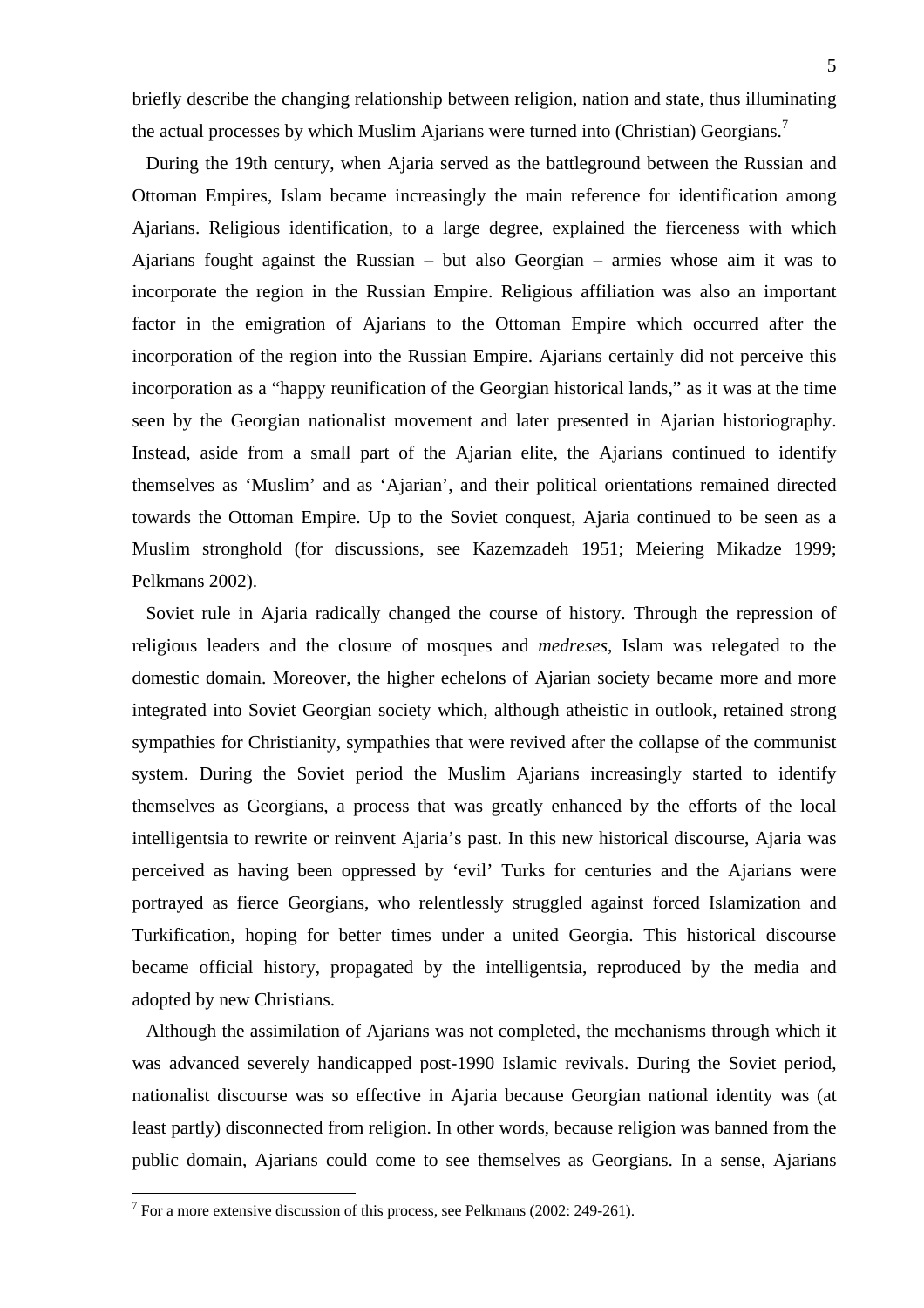could be Georgians in public while remaining Muslim at home. This state of affairs changed in the late 1980s when, in the wake of national resurgence, Georgian nationality was closely reconnected to Christianity. In the emerging hegemonic discourse Georgian and Muslim identities became incompatible, creating a dilemma for Ajarians who saw themselves as both. This effectively muted Muslim voices and curtailed a Muslim revival. Moreover, because integration into Soviet Georgian society had been especially strong among the middle and higher echelons, Islam increasingly became a religion of the 'powerless', of *kolkhozniki* and low-educated workers. This division isolated Muslim groups, who lacked strategic links with the economic, political and intellectual elite of Ajaria and consequently resulted in a further marginalization of Islam. It is within this context that the adoption of Christianity is to be seen.

 In this paper, I take a closer look at the occurrence of religious conversion to Christianity in the town of Khulo, the administrative center of Upper Ajaria. The town is an 80 kilometer or three-hour drive eastwards from Batumi and is located at an altitude of 1,000 meters. The center of town seemed a bit out of place in this predominantly rural region. Run-down apartment buildings, the large but empty post-office and cinema, the shops that closed their doors and the rusty workshops of the textile factory were conspicuous reminders of more prosperous times. The town of Khulo once epitomized Soviet modernization in the region, but ten years after the Soviet collapse it represented just as forcefully the demise of an economic and ideological system. Although the heyday of Khulo was past, the town retained much of its importance as the economic center and transportation and communication hub for the region. Because of its proximity to the international border (approximately ten kilometers), the state security agency and other governmental bodies continued to be well represented in town.

 Moreover, Khulo was an important symbolic center for both, Muslims as well as Christians. The town had important functions for the Muslims in the region as it hosted one of the largest mosques in Ajaria and because both the deputy *mufti* and several influential families of Muslim teachers lived in the town. At the same time, Khulo also functioned as a bridgehead for Christian missionary work. In the 1990s the Orthodox Church regarded Khulo as a prime location for their missionary activity in Upper Ajaria. Concerning the extent of conversion, it formed a sort of middle ground. While in the provincial capital and many coastal towns and villages a large portion of the population had converted to Orthodox Christianity during the 1990s, the occurrence of conversion was an exception in the villages in Upper Ajaria. However, in the second half of the 1990s the Orthodox Church was gaining influence in Upper Ajaria as well, especially in the district centers. Nevertheless, in 2000 and 2001 the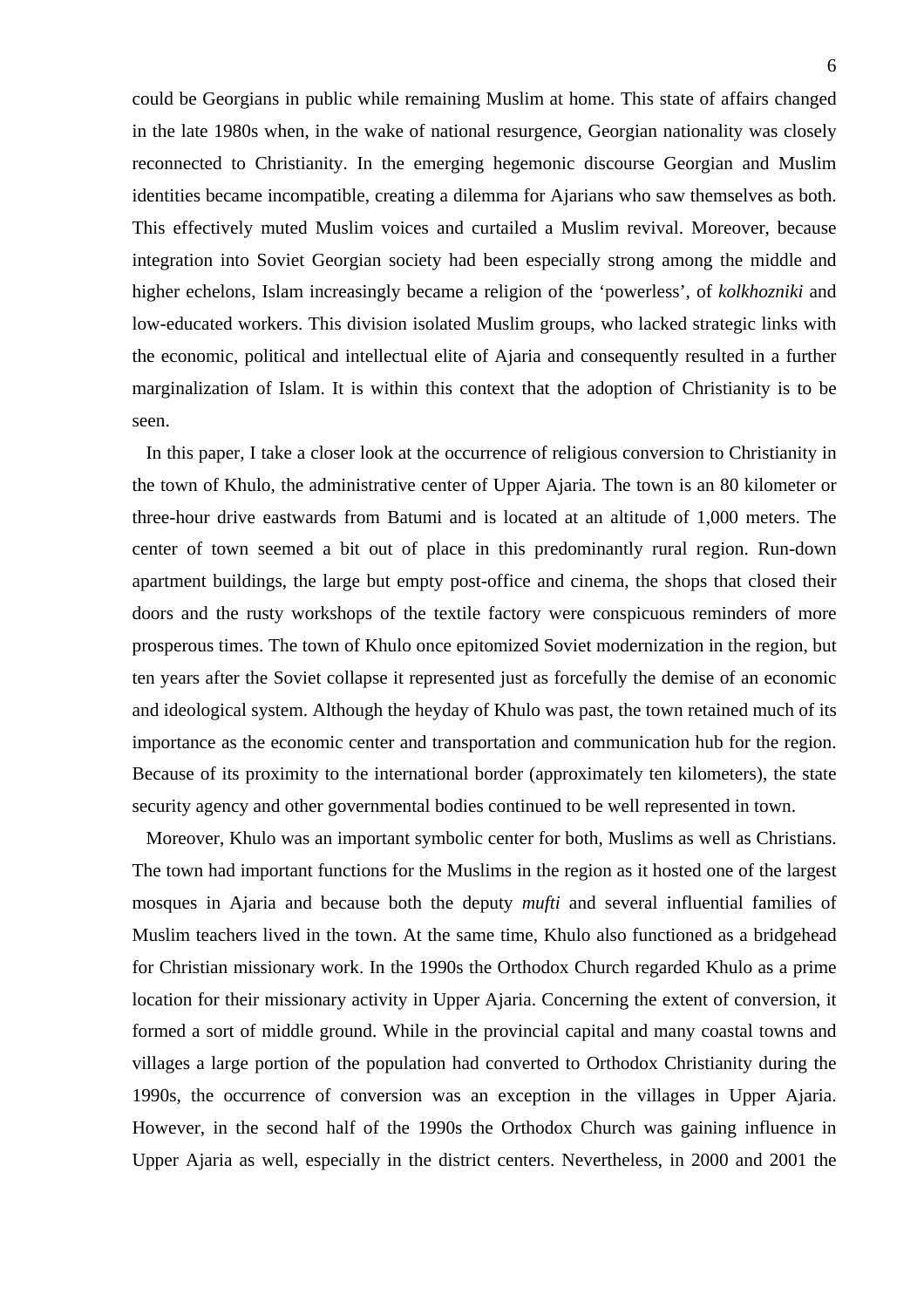Christian community in Khulo was still only a fraction of the town's total population. The church had approximately 300 members or five percent of the population.

#### **Talking about Conversion**

Insight into the complex motivations and effects of conversion can be gained by looking at the way new Christians talk about their conversion. As we will see, the converts pursued a restoration of perceived Christian-Georgian historical unity, which at the same time held promises for a 'modern' future. The role of religious conversion in pursuits of modernity reflected Werth's important observation that, "rather than coding religion as indisputably traditional and construing modernity in terms of religion's demise and transcendence (…) religion, especially in a colonial context, can serve as a vehicle for inducting subjects into modernity" (Werth 2000: 514). But in Upper Ajaria, although conversion was motivated by notions of modernity and had an emancipating effect in 'Georgian' contexts, it also complicated their position in their 'Muslim' community and as such spurred new attempts to demarcate spheres of belonging.

 In the following, I present four conversion stories. These stories, as well as the other verbal accounts that are the basis of this paper, were all recorded in the town of Khulo. The accounts were recorded during interview sessions in which I specifically asked about how new Christians came to be baptized. In most cases this material was supplemented by circumstantial information recorded at other occasions. The reason for including four stories at length is to provide the reader with an idea of how people talk about and explain their conversions and to provide a basis for my discussion on the meanings of conversion. Because presenting lengthy stories automatically favors those who are willing to talk about conversion – by implication the more outspoken converts – in the subsequent discussion I will not only refer to these four texts, but also include shorter comments of new Christians who were less talkative about their own conversion.

#### *Tamaz*

Tamaz has been teaching at the Christian lyceum since 1991 and he was the only one within his family who opted for Christianity. His quest for a satisfactory worldview, which eventually led him away from Islam and towards Christianity, had been long and, in view of his continued ambivalence about his decision, difficult. Now 42 years old, Tamaz grew up in what he called a "true atheistic period," although he mentioned that his parents continued to observe Muslim rites even then. Tamaz himself however refused to participate in these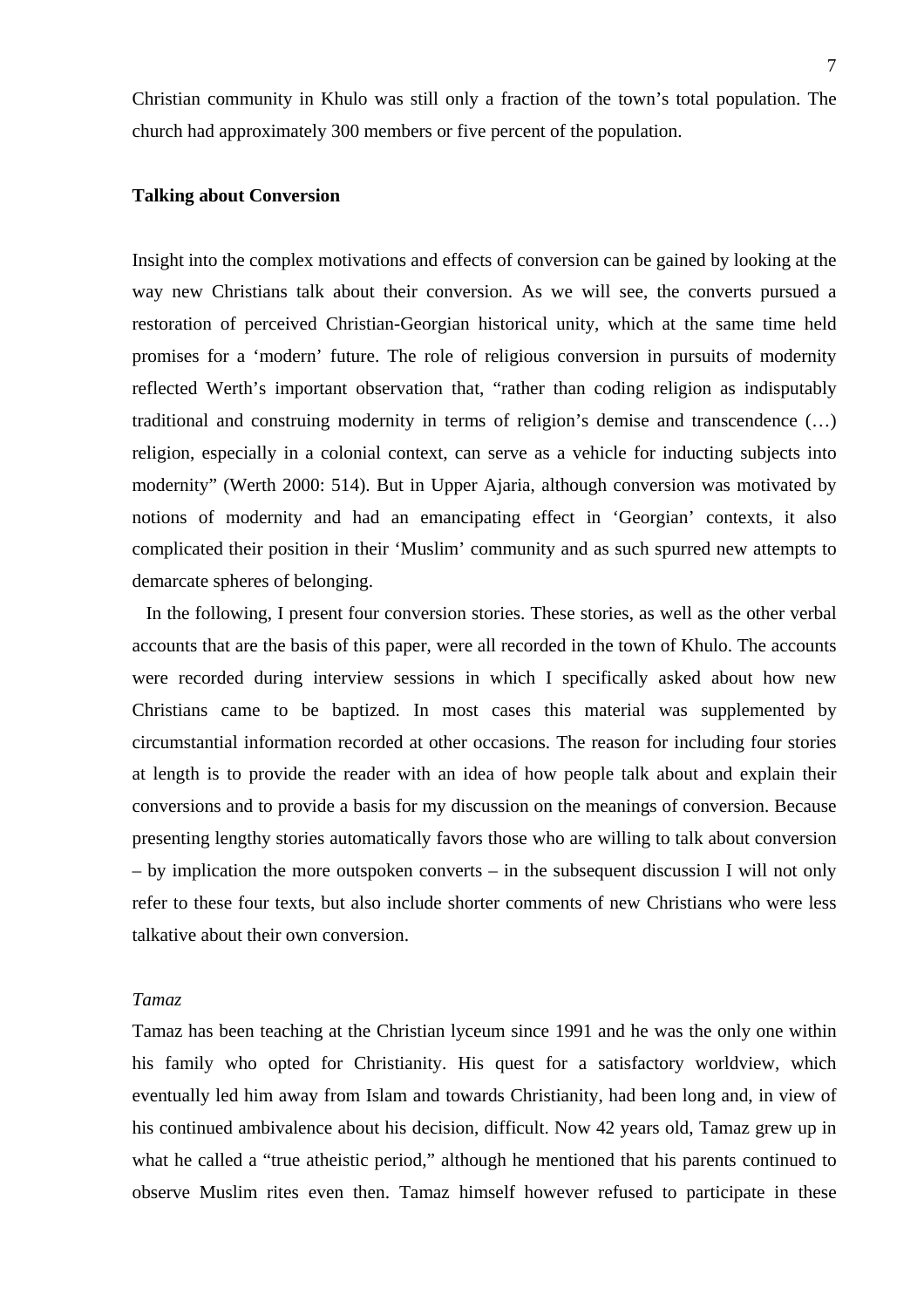practices and, as a result, his parents sometimes half-jokingly called him "our little heathen." After Tamaz completed high school, he entered the pedagogical institute in Batumi. He did not see this period as having influenced his later conversion, because "at the institute we didn't even talk about religion: it was severely forbidden. And besides, it was not interesting to me." After four years, Tamaz returned to Khulo and married a girl from a neighboring village.

"Shortly after my wedding in 1982 my wife and I visited Tbilisi. By chance we passed the Church of David. The doors of the church were open and the sounds of the choir filled the air. It struck me as very beautiful, and I told my wife that I would have a look inside. It was one of those exciting moments. I didn't even know what rules to observe, and upon entering I was completely taken aback by the peace and beauty of the scene. It was as if I had found peace and I understood that this was what I had been looking for all my life, that this was part of my life, my culture."

Upon their return to Khulo, his sudden interest in Christianity slackened unavoidably. In 1991 however, the local boarding school was converted into the *Spiritual Lyceum of the Apostle Andrew* by a personal decree of then president Gamsakhurdia. Tamaz found employment in the lyceum as a teacher of Russian. Although it was never required of teachers to adopt Christianity, working at the lyceum, of course, involved being exposed to Christianity.

"During the period that I worked here, I came to a point – and I don't say this to portray myself as better than others – that step by step I returned to the old religion to which my forefathers three centuries ago had adhered. The final decision to be baptized was not an easy step, but the [historical] works and sources I read convinced me that my forefathers had been Christians. In 1999, with the help of Father Iosebi I finally managed to break the barrier. With his assistance I managed to rid myself of the Muslim rites and customs that were under my skin and in my flesh and I returned to my native religion. (…) My father on the whole agreed with my decision, more so than my mother and wife. Of course there was some resistance from their side, but I explained that my forefathers had also been Christians. Within my family they talked badly about me, saying that I had been behaving differently since I started working at the lyceum (...) but I remained true to my own path."

#### *Badri*

When I met Badri for a dinner at his house in the upper part of Khulo, the guestroom was not prepared yet, so Badri decided to show me around his neighborhood. During our walk we stopped to look at the neighbor's baby, who was just being put in her crib. Badri zealously explained the tradition of the crib:

"This crib is made in the traditional style which allowed it to be picked up and carried away whenever there was a threat of danger. Another custom was to hide a large knife under the mattress, so that the women could defend themselves against the Turks. You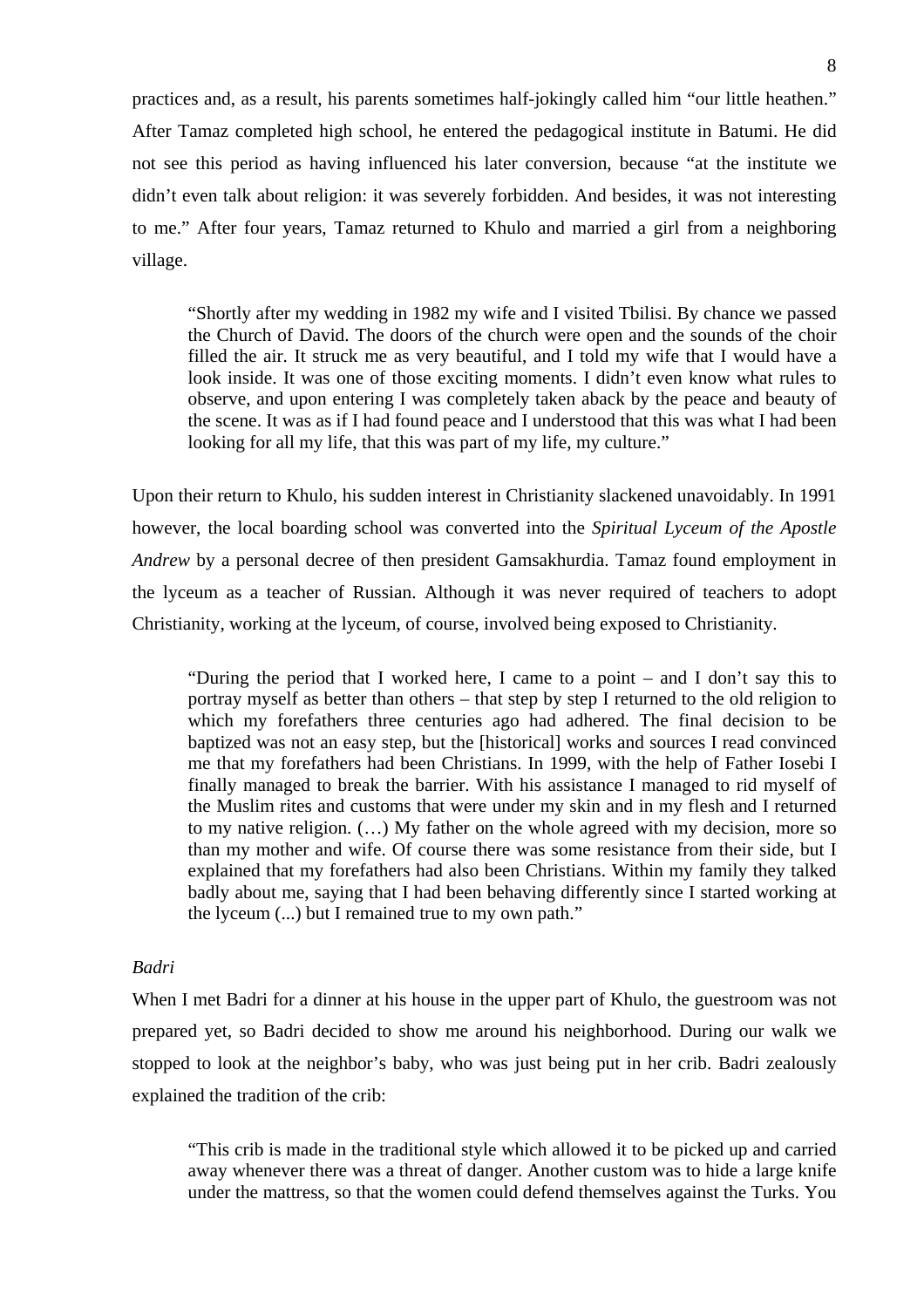see, the Turks could have attacked at any moment and people had to be constantly prepared. Our people struggled for centuries to defend not only their families, but also their faith. As you see, although my neighbors are Muslim, they still hate the Turks and have preserved our Christian traditions."

Through this story of the crib, Badri revealed his convictions about religion as well as some of his reasons for adopting Christianity even before I had a chance to ask him about his conversion. Later that evening, Badri and I eventually got around to discussing his conversion. He spoke about the time (early 1980s) when he was a student of veterinary medicine in Tbilisi:

"At that time I visited churches as if they were museums. I did not know anything and I did not have strong beliefs, neither in Islam nor in Christianity. Once, my friends made plans to go out. I joined them without asking where we were going until it became clear we were going to attend a church service. At the time this was of course strictly forbidden. The KGB kept an eye on everything. After we had entered [the church] I watched how the others received blessings. I found out how I had to act and decided to go myself as well. I was insecure of course; I didn't know whether what I was doing was allowed. But the priest did not ask me any questions and drew a cross on my forehead with wax. After this event I went more often, also without my friends, and every time I became more intrigued. I also started to read literature about Christianity."

After his studies, Badri returned to Khulo and had no further opportunities to continue the quest he had started. Badri became a teacher at the Christian lyceum in 1991, but he was not baptized until the church in Khulo was opened in 1996. I asked him the reason for this delay.

"You know, I didn't get baptized earlier because of my neighbors. They don't even comprehend such a move; it is not part of their understanding. From their perspective, Islam is the proper [*sobstvennaia*] religion. I felt that they were giving me strange looks. Don't think that it was an easy decision; there were unpleasant responses from neighbors who told me that I had made a big mistake. But I always replied that I had made the right decision, that I had chosen the path of our forefathers. My father had no problem with it, he was and still is a staunch communist, and although his parents were Muslim, he himself is practically an atheist."<sup>8</sup>

Badri envisioned an important role for the Georgian Church in Ajaria. In his view the church should do everything in its power to fix the problems in society. "Only the Orthodox Church can do that," Badri insisted.

 On subsequent occasions Badri often complained about his illiterate neighbors who did not understand historical truth. "They can't see," he explained to me, "that Islam is only here because the Turks imposed it on us." In a way Badri wanted to rid himself of this Muslim

 $8$  It is important to note that Badri's grandparents and several of his uncles fell victim to the purges of the 1930s. They were sent to jail and possibly deported, but nothing further is known about their fate.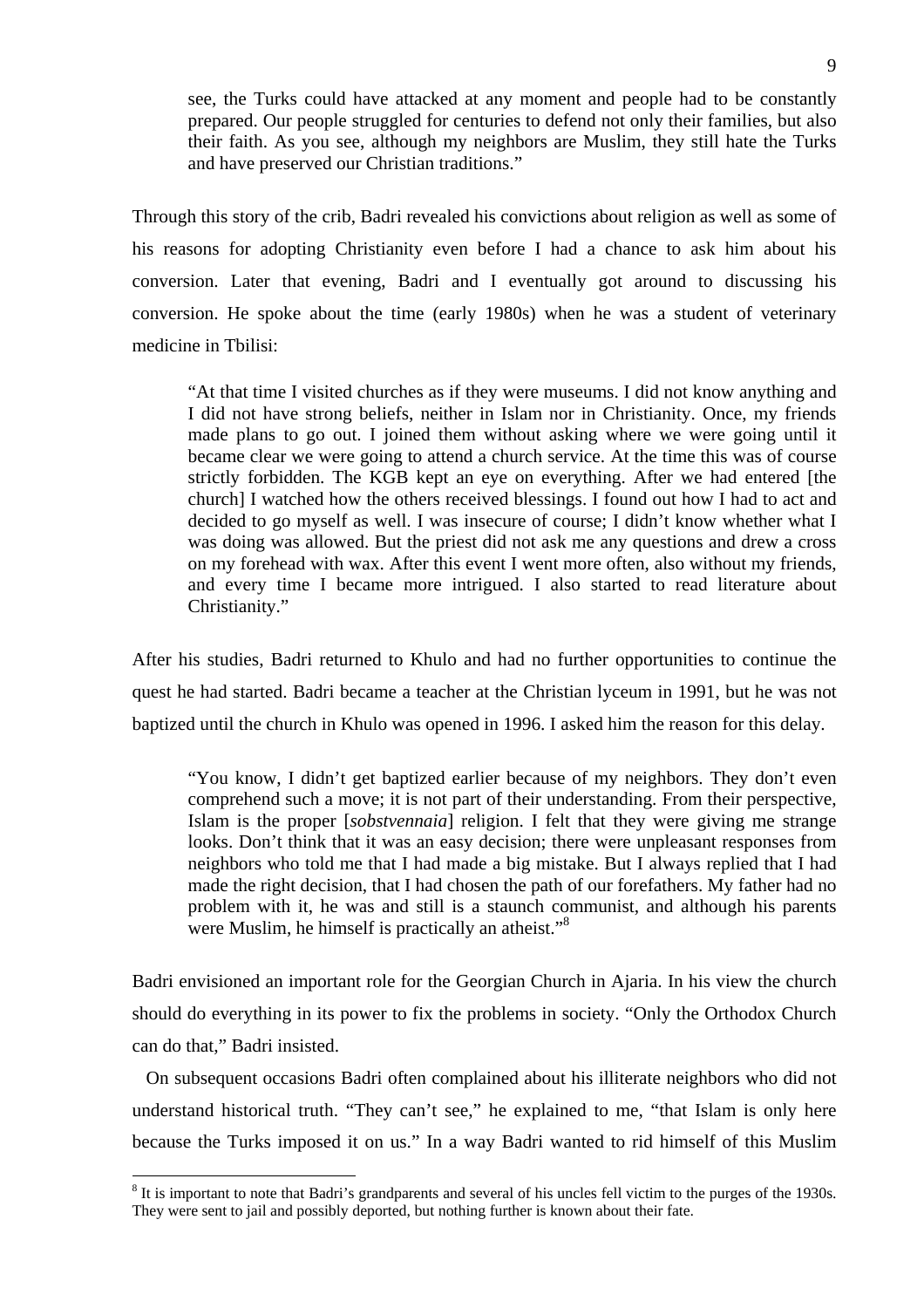past, and his baptism can be seen as an act of ritual cleansing of what he sees as foreign, inauthentic influences. Convinced that Ajaria's future would be Christian, he enrolled his two children in the Christian Lyceum and later decided to have them baptized, without consulting his relatives. Not everyone was completely happy with his actions, but Badri easily dismissed the differing views. Concerning his wife's reaction, he told me that she "started to cry when she heard that I had Giorgi and Nino [their children] baptized. She was upset because she feared that no one would want to marry our children. As if I would accept a son-in-law who is Muslim. It actually made the whole issue easier; this way only good marriage candidates will come forward to marry them."

#### *Ketevan*

 $\overline{a}$ 

Ketevan was still very young when her father died. She was raised by her mother and grandmother. She was about eleven years old when a neighbor (of Georgian-Christian origin) told Ketevan and her mother that she wanted to baptize Ketevan. Although the request was declined and although Ketevan was too young to grasp the meaning of her neighbor's wishes, she said it was a turning point in her life and stressed that after this incident she became very interested in Christianity. When she was in the eleventh grade she wanted to be baptized. However, her grandmother was against it and there was no way Ketevan could make such a decision without her grandmother's consent. Nevertheless, during those years she began to weigh both religions against one another: "Although I was more inclined towards Christianity, something kept me away from it. It probably had to do with my upbringing and of course my grandmother played a role in this, but it was only recently that I came to understand that it was my past that was sitting in my heart, keeping me away from my religion."<sup>9</sup>

 Only later, after Ketevan enrolled in the music school in Batumi and had lived with relatives in the city for several years did she start to think more concretely about adopting Christianity:

"My friends, although not all of them were Christians, shared that same lifestyle. At school we often sang religious songs and because of the acoustics we often practiced in the church. Then I realized that I wanted to lead this life with these friends, but that would be impossible without being baptized. I then remembered what my neighbor had said ten years before. For me it was a confusing period. I even started to have dreams in which I entered the church to be baptized, but I always woke up before the ceremony was completed. I was unaware of it then, but now I know that these were messages from God (…). When I was in the second year we talked about the issue in my family. Mother was not against it or at least she didn't say that she disagreed."

<sup>&</sup>lt;sup>9</sup> Note that in this sentence two perspectives on history come together: the family history as symbolized in the grandmother and a more abstract perspective on history symbolized in 'my religion'.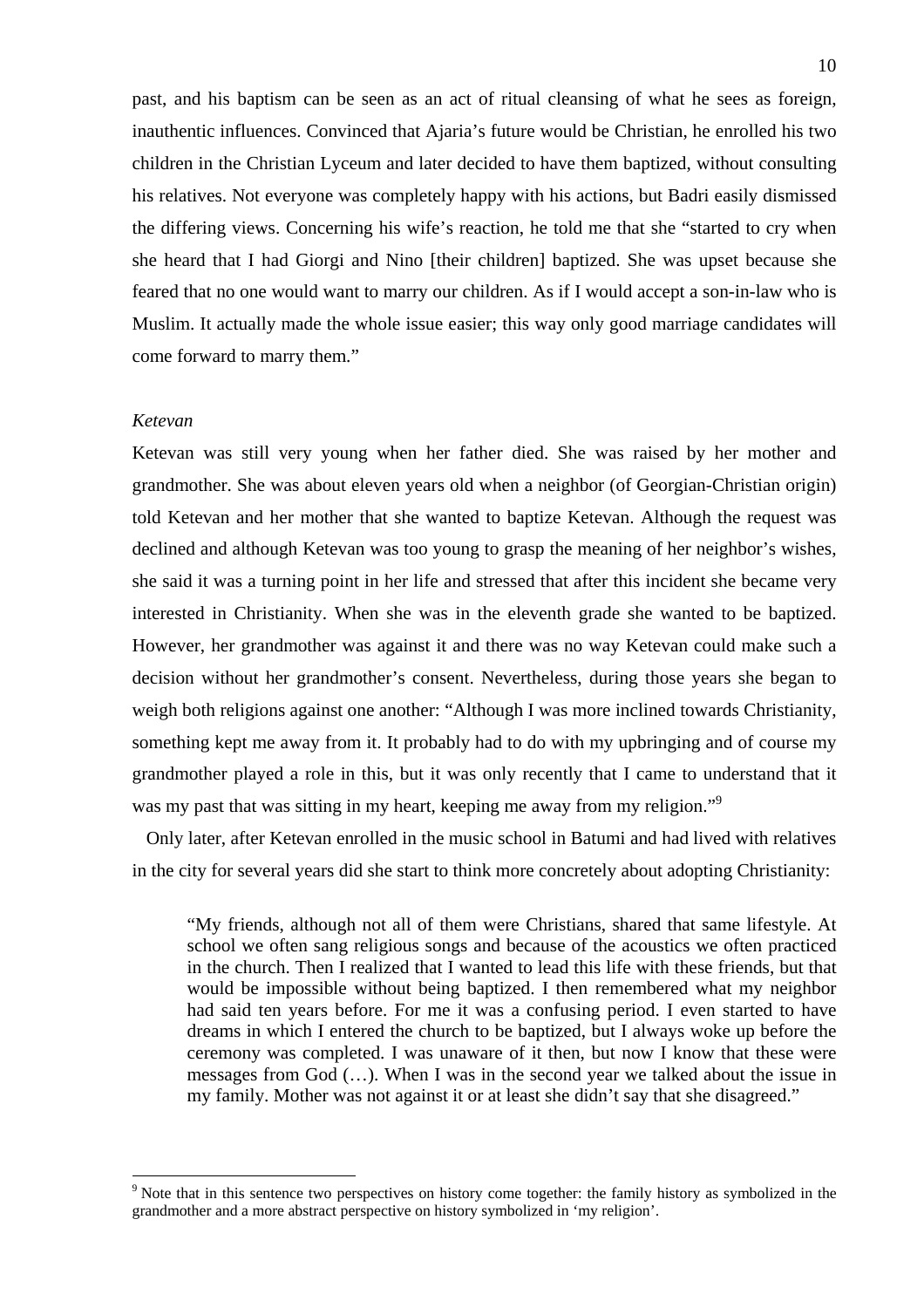Her grandmother, however, was against Ketevan's plan from the first moment. "Although she didn't threaten me with reprimands, she never gave her approval. But she has come to accept it, and now she merely says that I shouldn't forget about our religion," which for Ketevan's grandmother is obviously Islam.

"Of course there are things I can't say at home. My grandmother is very pious: she observes *Ramadan* and she prays. For her it is too difficult to abandon Islam. I respect her, and therefore I hide my icons. In my bedroom I have a corner with religious items, but I only pray there when grandmother is not at home or late at night when they are asleep. My mother is not baptized, but when she sees how I pray from the heart, she sometimes wishes that she too would be Christian. Maybe when grandmother is gone she too will be baptized."

#### *Marina*

 $\overline{a}$ 

Marina explained to me that she had gone through a difficult period in her life. Since her conversion in 1998 she has lived separated from her husband, but, she pointed out, they were planning to get back together. These last few years had been very hard for her and she stressed that this, to a large extent, should be blamed on the Muslim clergy:

"They have tried everything to get us divorced, simply because they fear that [if we stayed married] it would speed up the decline of Islam; they are afraid to lose their control over the community.<sup>10</sup> But you know what is so interesting? My husband is now himself preparing to be baptized. He tells me that he is ready for it now."

Marina was one of the first people in Khulo who converted. This, in addition to the difficulties she experienced following her conversion, made her a kind of heroine for other converts – adding to the heroism of becoming a Christian. During a two-hour session we spoke about her experiences, but when we got to the point of her own decision, she seemed a bit nervous, as though afraid that I would not understand it right.

"Of course it did not just come out of the blue. When I was young I often had to travel and I remember very well visiting a church in Sverdlovsk [in the late 1980s]. Then I already understood that only Christianity saves one's soul. Later, when they opened the lyceum and Father Grigori came here [he became the director of the Christian lyceum] I got more involved. [Besides him] there were also a few nuns, and with one of them I often talked about my feelings. She would give me things to read and we discussed them. But at the time I could still not decide to make that step."

Marina hesitated for a second before she told me about what she presented as the crucial moment for making a difficult decision. She told me that at the time – in 1993 – she joined the

<sup>&</sup>lt;sup>10</sup> What I think she was referring to was that individual conversions of marginalized (divorced) individuals would be less threatening to the Muslim community than accepted conversions within families.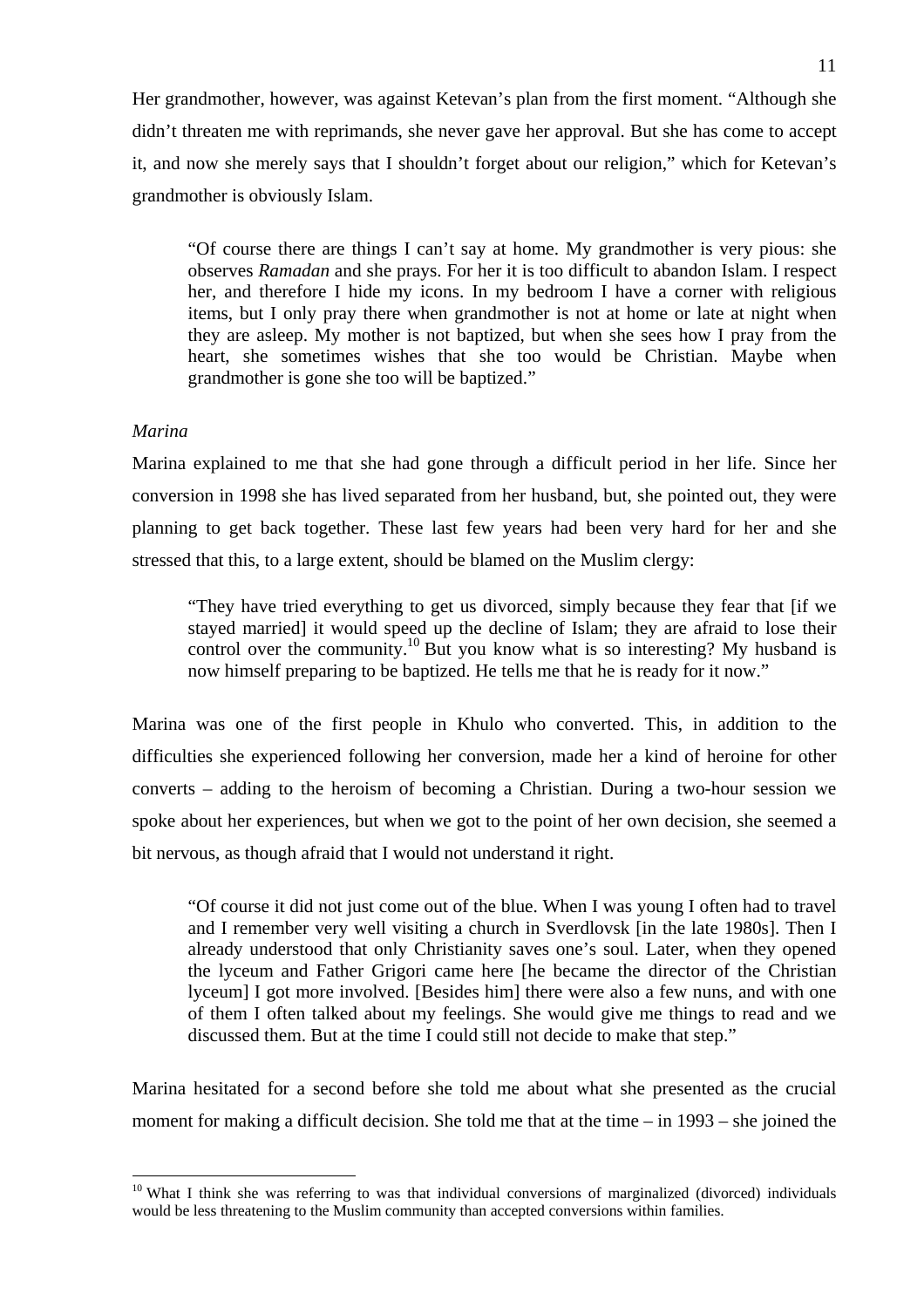priests from Khulo every two weeks on their trip to the church in Skhalta, where sermons were being held. During one of those trips, after the sermon had ended, she continued:

"I went for a little walk behind the church. It was March, still very cold and a bit foggy. You know, the forest there starts almost next to the churchyard. So I was walking around, captured in my own thoughts, when I saw something between two trees. It was as if there suddenly was a wide, shining path through the forest. On the middle of that road I saw an old man in a black cassock. He stood there, or rather was waiting, with a staff in one hand and a cross in the other. He looked up to me, and told me, 'don't wait any longer with what you have to do.' He turned around and disappeared as suddenly as he had arrived. Then I became aware that he was my ancestor. It was even as if I had known his face all along. You see, my ancestors used to be priests. The last priest in Ajaria was one of my forefathers. I know that it was he who had sent me on the right track. The next day I was baptized."

#### **Narratives of Conversion: Continuity, enemies and progress**

These conversion stories do not necessarily reflect the original motives that led Tamaz, Badri, Ketevan and Marina to adopt Christianity, but they do tell us something of how new Christians explain and defend their decision to be baptized. Put differently, the language of the stories and the recurring signs and symbols in them suggest how conversions are imbedded in wider discourses. The goal in this section is not only to show *that* the conversion stories are related to wider discourses – which is more than obvious – but also to try and find out *how* they are related. Therefore, I focus on those recurring themes in the stories that are important for understanding what conversion entails in relation to national and private arenas.

#### *Continuity*

 $\overline{a}$ 

Although non-Christians in Ajaria frequently employ the word 'conversion' (*perekhodit'*) to describe the actions of new Christians, many converts (I will continue to employ the term) did not use the word because of the unwanted connotation of change.<sup>11</sup> What they had experienced in their spiritual life was not to be understood as a personal change or disruption, but rather as a regaining of the true self in Christianity. Instead of a change, the ritual act of baptism was presented as a purification, as an expulsion of inauthentic influences. This was for example evident in Tamaz' statement that "I managed to rid myself of the Muslim rites and customs that were in my skin and in my flesh." In other words, while ridding the new

 $11$  New Christians did not like the term conversion because of its connotation of change and rather talked about 'being baptized'. The Muslim clergy also did not use 'conversion' because they did not believe that such a change was possible. Instead they denoted new Christians as misled people or as apostates. Assuming that the term conversion does not have negative connotations for the reader, I will continue to use conversion as a relatively neutral term (more so than 'return to Christianity' or 'apostasy') to describe personal religious change as a process that does not start nor end with the ritual act of baptism.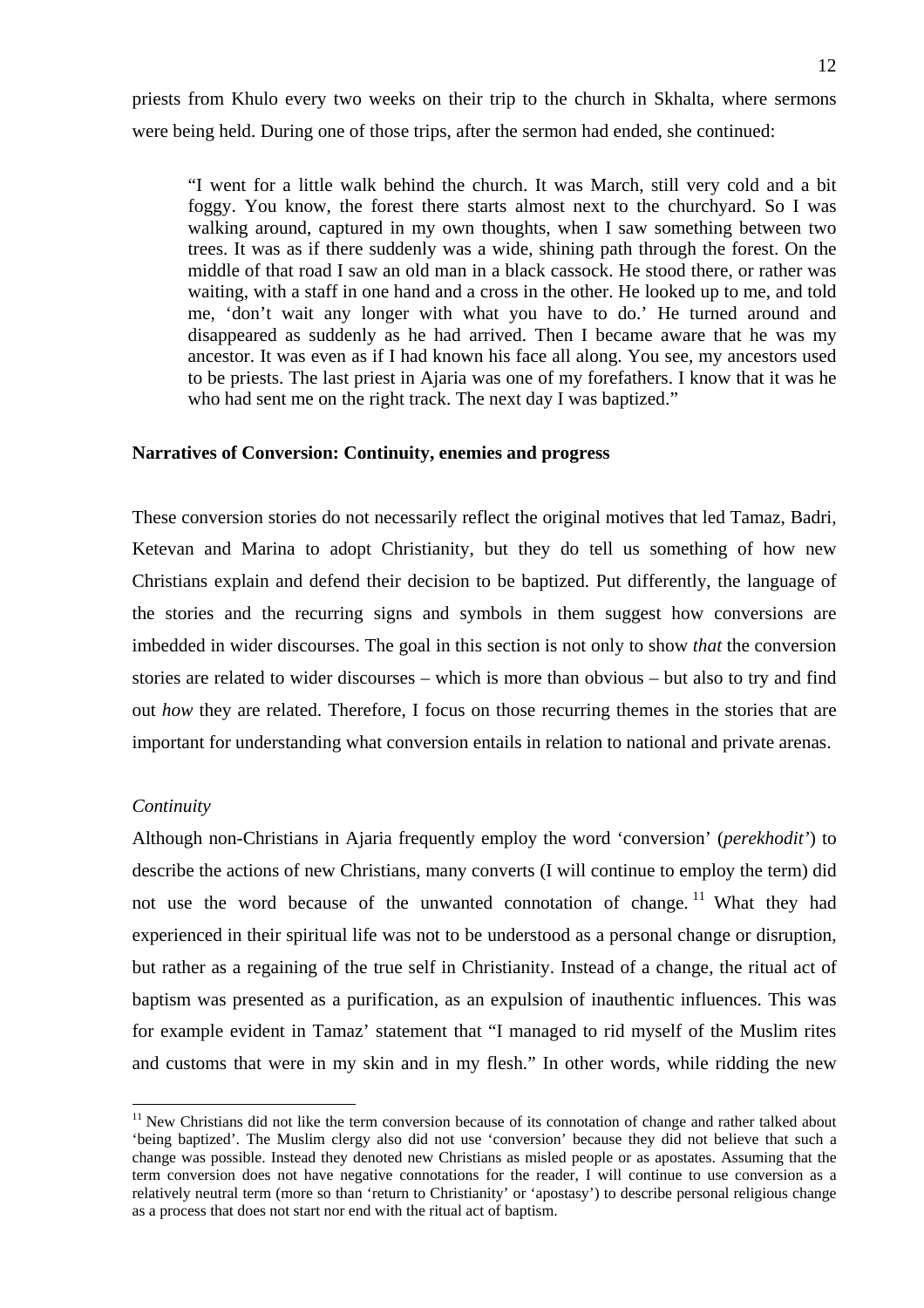Christians of inauthentic influences the conversion at the same time enabled a return to – not a change towards – Christianity. A young woman in Khulo expressed this notion directly, saying: "I don't have the feeling that I am switching from one to another religion. No! I have *returned* to my native religion."

What did this 'return' to Christianity imply? In many stories it quite bluntly pointed to primordial notions of national, ethnic and religious identity. Tamaz, for example, stressed that Ajaria was historically Christian and that Christianity was the religion to which his forefathers adhered. He portrayed his conversion not as a change to something new, but as an interrupted continuation of Christianity that had remained part of his, Georgian, culture. This notion of interrupted continuation was made meaningful by referring to the distant past, a past in which the local Ajarian population was Christian.

 History clearly provided an important source of approval for the new Christians, who presented their conversion as a continuation of the original faith of their predecessors. This aspect of continuity was true not only for the accounts presented above, but also recurred in fleeting comments made on the subject. During one short interaction a new Christian said about his conversion: "It's simple: if you read history then you start to understand that our religion is Christianity. Everything of value in Ajaria, the bridges, castles, churches, they were all built in the 12th century. And by whom were they built? By us – Georgians!" References to the heyday of the Bagratid kingdom (12th and 13th centuries AD) were made frequently. The relation between this distant past and the present was portrayed as self-evident. Verbally connecting the 12th and the 21st centuries by placing them next to each other in one sentence was generally enough to get the message across. In many accounts, it seemed as if the 12th century happened only yesterday. How the eight centuries in between were explained away was not a matter of great interest, although some referred implicitly to the issue. For Vakhtangi for example, the historical realities continued in a straight line up to the present: "It is the Georgian soul that pulls us to Christianity. Of course, most people say that they are Muslim but that is just a cover. By way of their lifestyle and customs they are drawn towards Christianity. If you would be able to have a look in their soul you would find out that they truly are Christians." In other words, this Christian-Georgian 'reality' could never be erased, even though it had been repressed for centuries.

 The idea that Islam had only had a superficial impact on the local population was also voiced by Badri when, in the story presented previously, he pointed out to me all the signs of Christianity that had survived centuries of Ottoman rule and the 'superficial' Islamization of the area. That the narrative of an ineradicable Christian past resonated very well with the ideas of the converts is obvious, as it provided affirmation for their decision to adopt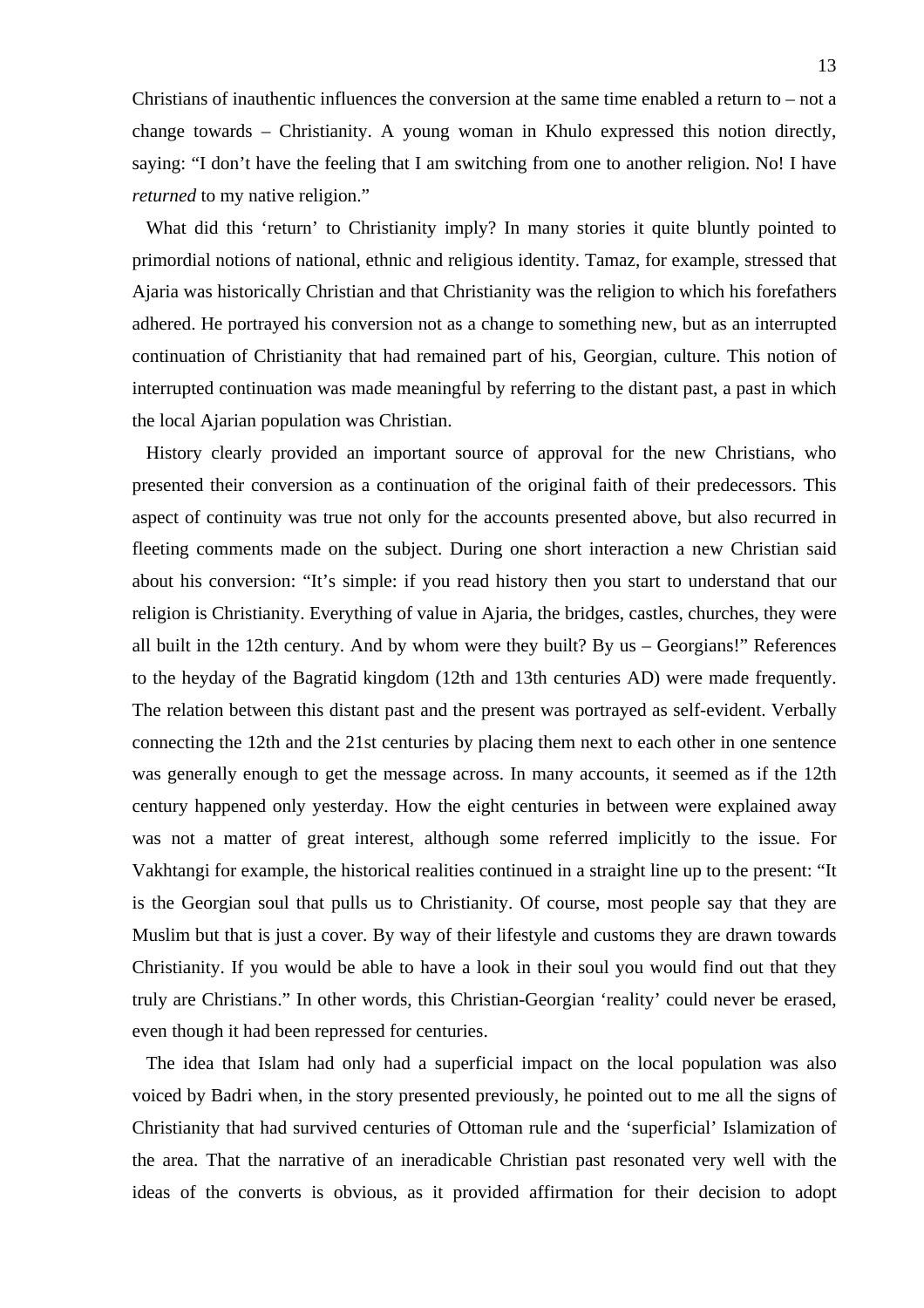Christianity. By implication this meant an adoption of national rhetoric as revealed in scholarly works about the history of the region. As a female convert commented, "I have read those books, I have read them all, and I discovered that our ancestors were Christians. A thinking person cannot ignore that."

 The basic idea behind the numerous statements on historic truth then was that the composite of Georgian culture and Christianity had been obscured – but not essentially changed – by Ottoman rule. By the same standards, new Christians argued that in the 'post-atheist' context, the available historical knowledge made it possible to 'uncover' this 'covered reality', a reality that according to new Christians had been hiding behind the superfluous image of Islam. But whereas this historical narrative was unproblematic in the larger part of Georgia, which is often presented as a Christian island surrounded by Islam, Ajaria had been incorporated in the Muslim realm for several centuries. This difference made the historic narrative sketched above simultaneously more problematic and more crucial for the involved people. Indeed, I propose that Ajaria's location on the frontier of the Muslim and Christian realms is an important factor in understanding why new Christians so zealously embraced nationalist historic rhetoric.

#### *Enemies*

When new Christians talked about history or culture, it was often in opposition to the 'other'. This 'other' manifested itself in speech as 'the Turk', 'the Ottoman', or more broadly as 'Muslims' and was presented as radically different from the 'self'. The 'other' was simultaneously a religious and a cultural 'other'. This was well captured in a statement of a young woman who had been baptized several years earlier: "When I read the Koran I do not recognize anything: it is not about our people, not about Georgians. In contrast, when I started to read the Bible I recognized everything, everything struck me as familiar. The bible is about people like me." In this short comment, Islam and Christianity were neatly opposed. The bible was presented as a book about Georgians. It was contrasted with the Koran whose messages were portrayed as alien.

 Significantly, the comments were not only about difference, but also about danger. Muslims were thought of as having done a great injustice to the Georgians generally and to the inhabitants of Ajaria specifically, as the next comment shows: "I used to have nothing to do with religion; I was a simple farmer, although once in a while I went to the old church out of curiosity. (…) But I did read a lot, for example that the Turks had cut off 300 heads and thrown them into the Chorokhi [River] and then sent a message to Skhalta that the same thing would happen there if people didn't submit to Islam." Similar stories about the cruelties of the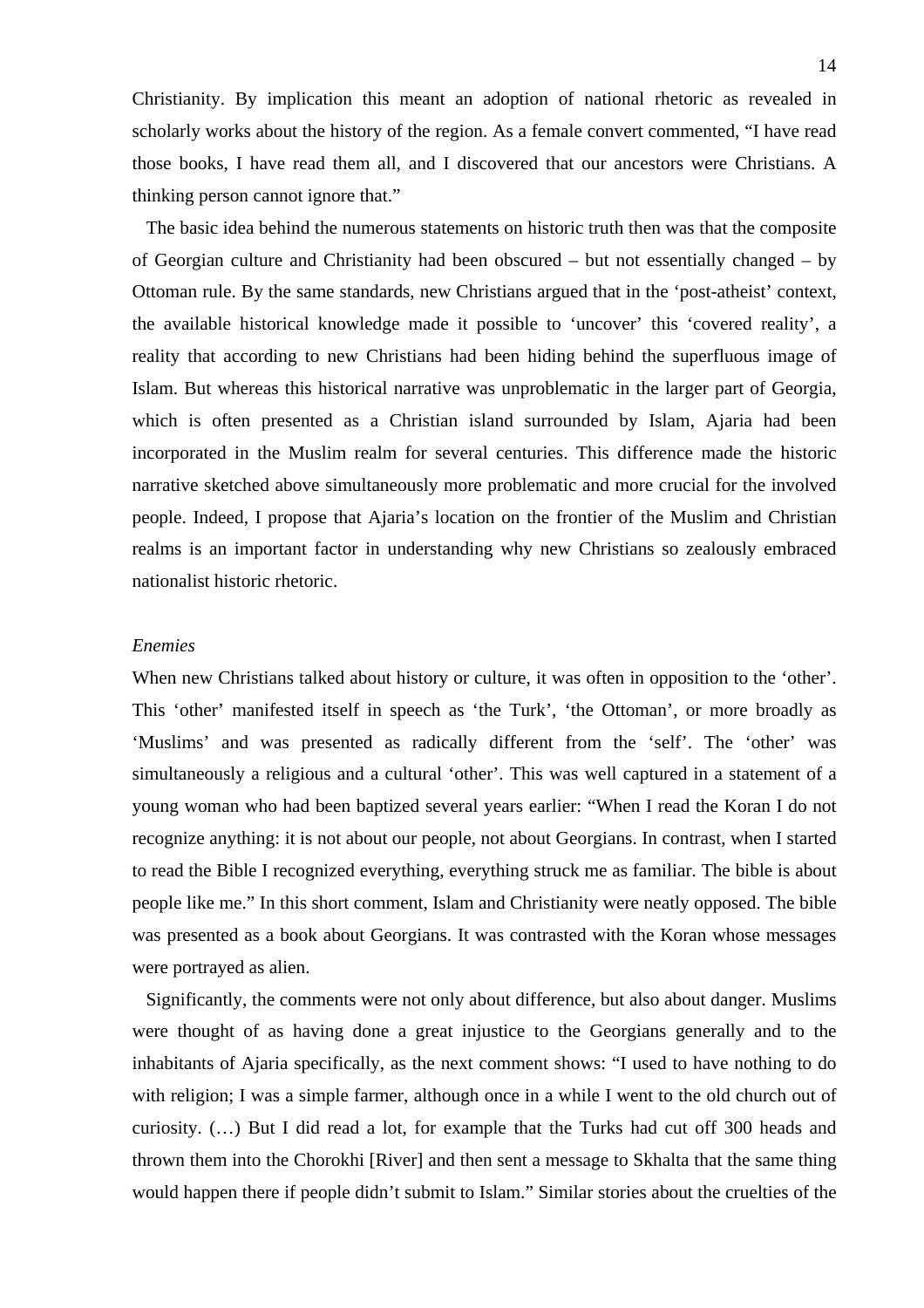Turks or the Ottoman Empire were repeated over and over again. They were exchanged during dinners and discussed over wine.<sup>12</sup> In addition to the historical injustice that the 'other' had inflicted, the 'other' was also perceived as a threat to present-day realities, judging from stories that discussed the danger of renewed influence of 'the Turk'. "[One day] a whole group arrived from Turkey; they called themselves *hodjas*, but in fact they were secret agents. They studied the situation here, about how people related to religion and the state. Of course the Muslims here are interested in religion in Turkey, but it turned out that the [*hodjas*] were agents; they wanted to restart the process that took place here 400 years ago."<sup>13</sup> Although this particular story was known by many, the numerous references that were made to publications and scholarly works on the subject point to the active role of Soviet ideology in the creation of an enemy. Whereas part of this Soviet ideology was denounced as propaganda, the rhetoric on the 'cruel Muslim past' had remained an active and important part of collective memory.

 Defining who the 'other' actually referred to is problematic because the stories were hardly ever about personal encounters with the typical 'other', that is, Turks. Indeed, few of the converts who made these comments had ever been to Turkey or had met with citizens of Turkey. The fact that the story of the '*hodja*-agents' was so well known in the Christian community made me wonder what the unspoken messages of the story might be. Why was this story repeated, distributed and celebrated? Perhaps it was the little note in the above comment saying "of course the Muslims here are interested in religion in Turkey," which indirectly suggested that the 'other' could also come from the inside, from the Muslims living in Ajaria.

 Further insights might be gained if we examine how the 'other' was related to conversion. Another look at the story of Badri might justify the hypothesis that the act of being baptized was a form of ritual cleansing from "a past contaminated by Turks." He stressed that even his Muslim neighbors acted in a Christian way and hated the Turks just as much as he did. As he saw it, their mistake was that they failed to reject Islam as a religion of disliked foreigners, the Turks. In other words, the statements suggested that the 'other' was very near and, in fact, resided in one's own household, family or street. Doubts about who the 'other' was might also be found in the following statement from Marina, "The most important thing is that we never married Turks. It tells a lot about how people here related to the Turks, about the fact that we were always one indivisible nation." She was referring here to the 19th century and Soviet publications about that period. Although probably correct in that the local community did on

 $12$  I heard the story about the Turks cutting off heads of those unwilling to adopt Islam from at least five respondents. The names of the rivers or villages were adjusted to local circumstances, while some added that the rivers had been red with blood for days on end.

<sup>&</sup>lt;sup>13</sup> The person who was the likely original source of this story claimed to know that the *hodjas* were secret agents because he had seen them spend the night in the mosque, which in his view was against Muslim law.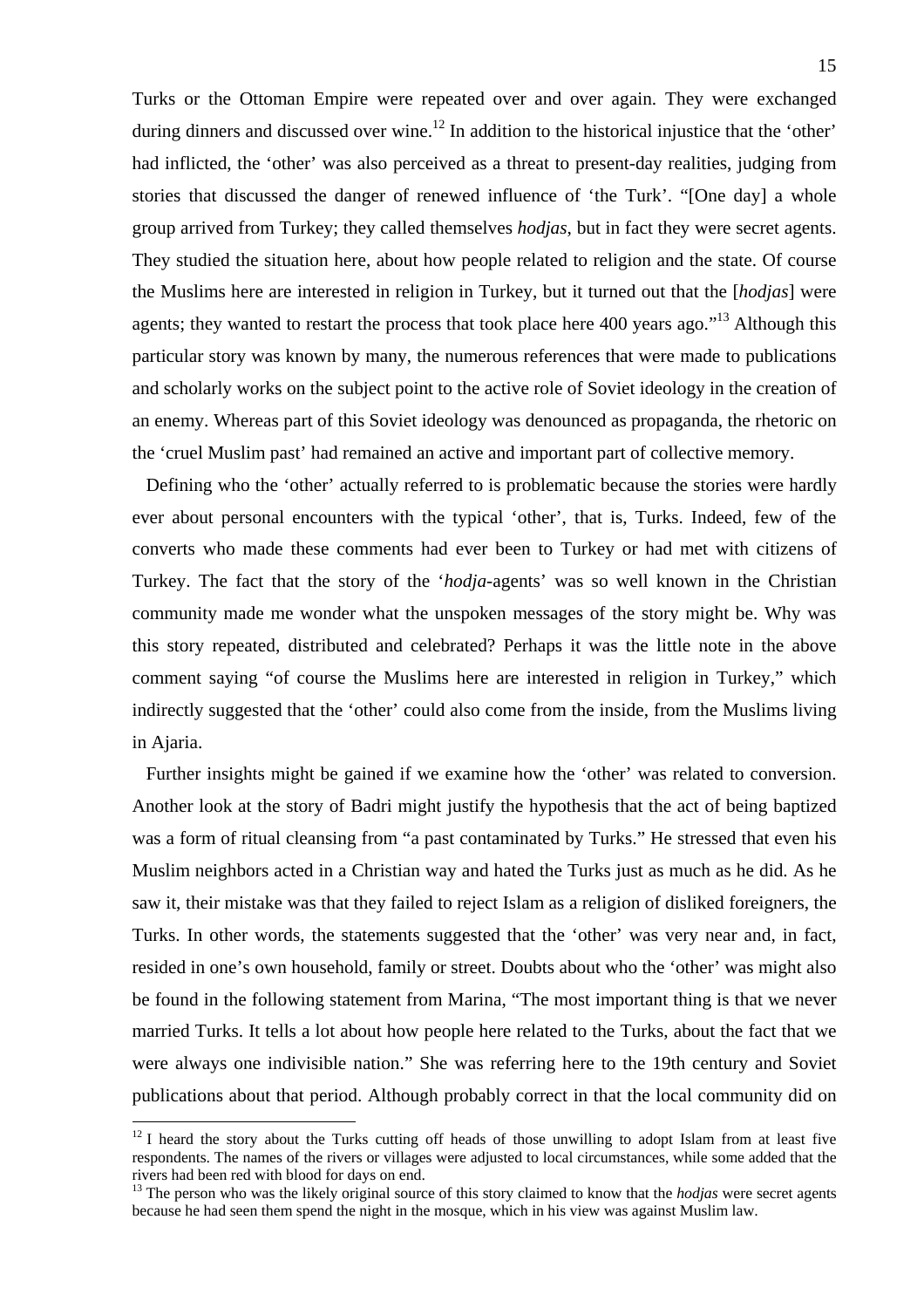the whole not marry with Turks (who were not living in the area anyway), what was left out and needed to be left out is that 'we' – our parents and grandparents – were Muslims. It omitted that the inhabitants of Ajaria had largely abandoned the Georgian language in favor of Turkish at the end of the 19th century and that they had fought with great fervor against the 'heathen' Christians.

 The problem which new Christians faced was that the historical intertwining of different, sometimes opposing, points of reference in Ajaria undermined definitions of the ideal cultural, ethnic and religious 'other'. Having their roots in a community that had been Muslim for generations and opting to become 'true' Christian Georgians, it seemed as if converts had to exorcize the 'other' from their *own* past and their *own* community. Instead of just getting rid of some alien influences, it was this sense of 'self' that needed to be purified. I would suggest that part of the reason for the demonization of the 'other' stemmed from the ambiguous position that the new Christians had in relation to their local communities on the one hand, and the Georgian nation on the other. I will pursue this point further, but not before having commented on the theme of progress, which is even more clearly related to the experiences of families who converted than the two themes discussed so far.

#### *Progress*

In the previous sections I argued that conversion was imagined as a return to a glorious Christian past and that the stories that were told about becoming Christian underlined their national affiliation through an oppositional 'other'. Important as these aspects were to legitimate the personal adoption of Christianity, the 'past' and the 'other' also played an important role in ideas about the region as a whole. New Christians endorsed the idea that the 'backwardness' of Ajaria could be eliminated by the 'return' to Christianity. Through imaginings of the progressive nature of Christianity and its favorable comparison with the 'backward Turks', Christianity contained a promise, a promise of progress and an unambiguous (re)connection of Ajaria with 'civilized' Georgian society.

 New Christians, but also people without clear religious predilections, worried about the possible strength of Islam. One person told me: "There simply can't [shouldn't] be a future for Islam. It is a dark, dark religion. It turns people into slaves of Allah." An acquainted lecturer from the university of Batumi similarly invoked the idea of Islam's backwardness. After we had an (unsuccessful) encounter with an imam, he expressed his worries about the activities of Muslim leaders, "You know what would happen if they were in control? They would send us straight back to Arabia of the seventh century, to Muhammad and his camels." The alleged regressive characteristics of Islam were placed in unambiguous contrast to the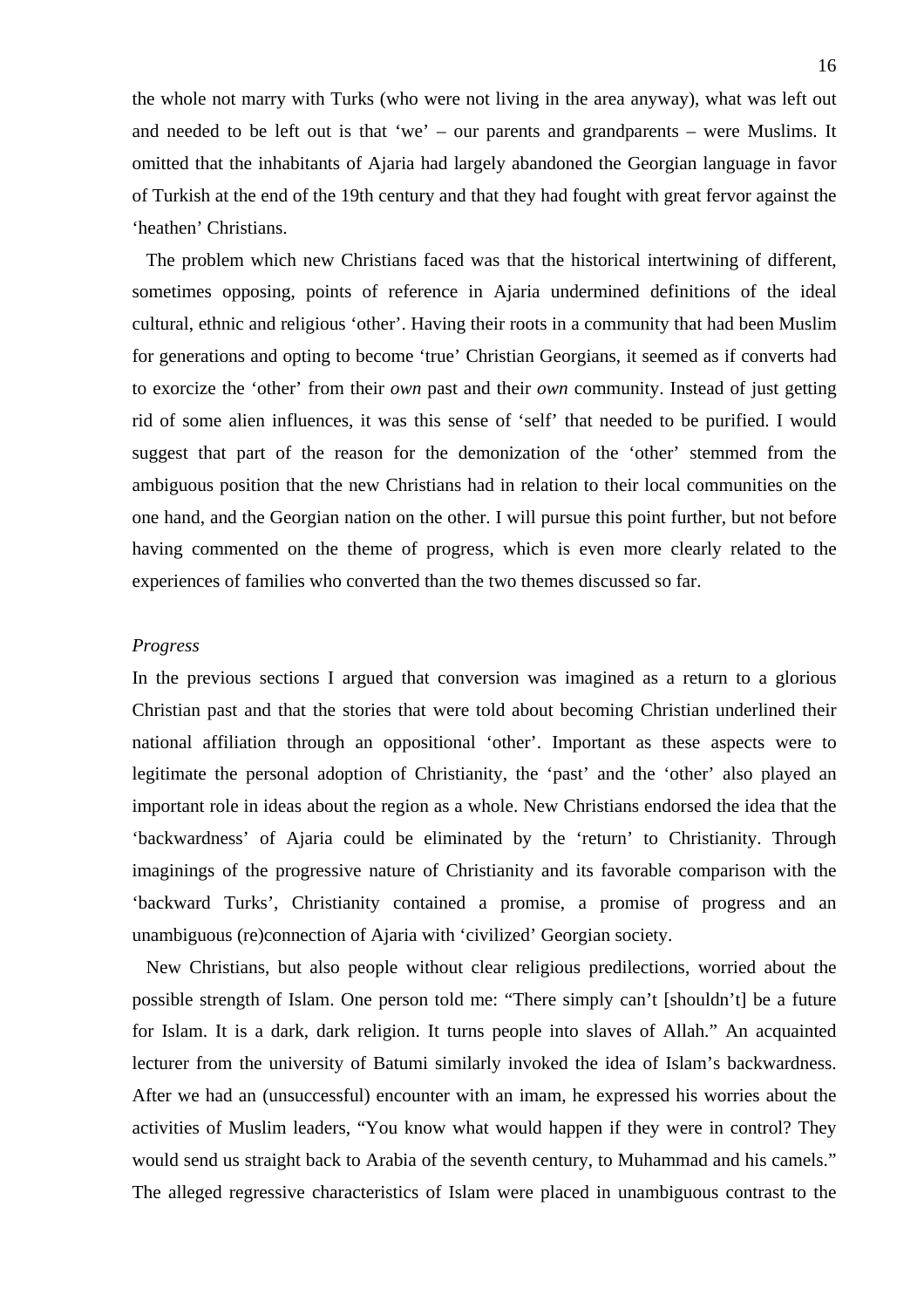achievements of Christianity. Once, when visiting one of the medieval bridges across the river Ach'aristsqali, a Christian acquaintance told me the following: "Can you imagine, they [the Ottomans] ruled here for four centuries and during that period not a single bridge or monument was constructed, whereas these ingenious bridges were already built in the 12th century when Ajaria was Christian. Architects would not be able to construct them even today." The medieval monuments and bridges were symbols of a desirable and unambiguous connection with the rest of Georgia. What the new Christians aimed for was to be part of 'civilized' Georgian society. As such, the 'return' to a Christian past contained promises for the future.

 The new Christians clearly saw themselves as forerunners of an unavoidable process that over time would encompass all Ajarians. As Inga, a young woman, 25 years old, commented: "For me Christianity started as a kind of hobby, but now I want to make it official. That is just natural; I think that in a few years everyone will be Christian and it is better that way." For Inga, Christianity was natural and better, and better not only because Christianity was indivisible from the Georgian character, but also because of the civilizing role it supposedly had played. For many converts, the return to Christianity was vital for alleviating the backward position of the region.

 The clergy actively appropriated these ideas in their missionary efforts in Ajaria. But, as a result of this appropriation, the clergy saw themselves in a difficult position as the idea of 'progress' was not easily compatible with the message of Orthodoxy. As Father Miriani explained:

"Many people here think that Christianity is progressive. Well, from a certain perspective they may be right. In the third and fourth century we had already constructed splendid churches, cathedrals and monasteries, while when you look at southern Georgia during the three centuries of Ottoman rule, the area remained backwards. For the people here this proves Christianity's progressive nature. But, in essence, Georgian Orthodoxy is about the original message of the bible."

Father Miriani's statement illustrated a tension between the clergy, who stressed the authentic roots of their faith, and the new converts who stressed the modern and civilizing role of the Church.14 However, for most new Christians this tension did not exist, they simply adopted a Christianity that was an embodiment of modernity.

 My colleague Teimuri also witnessed the 'modernizing' force of Christianity in aspects of daily life, like the way people dressed. Not long after we first arrived in Khulo we were walking through the center when Teimuri remarked: "Wow, it is just like Paris here,"

 $14$  In at least one case this tension led to a conflict between Father Miriani and a convert who demanded that the church take more action in alleviating the 'backwardness' of Ajaria, preferably through forced conversions.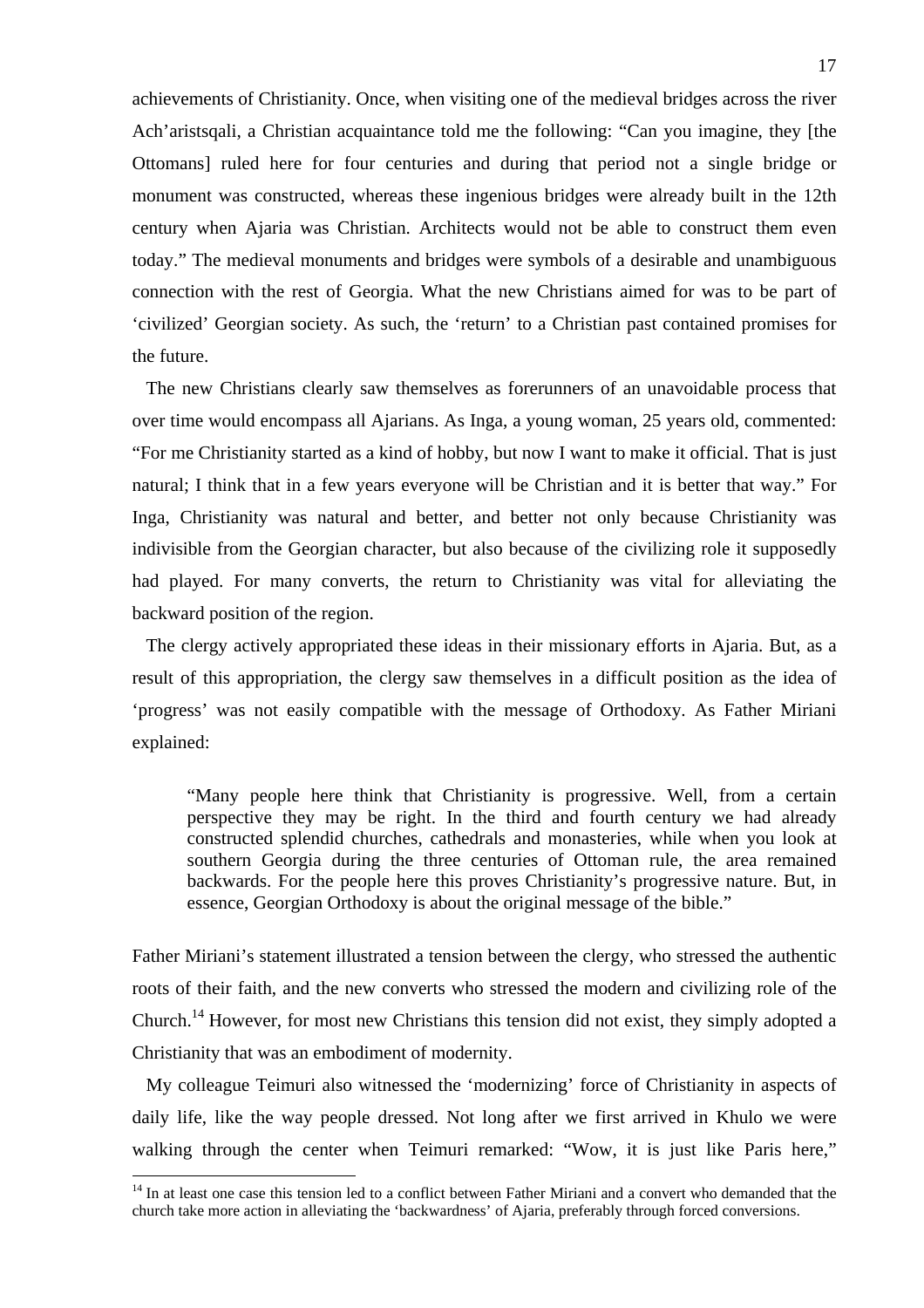referring to a pretty girl whose shirt accentuated her breasts. Jokingly he added, "no wonder people are converting to Christianity, if you compare this to the dark cloths that they have to wear in the [Muslim] villages." Whether it was his imagination or not, the idea that Christianity enabled the wearing of 'modern' clothes and the adoption of a 'modern' lifestyle was an idea that several new Christians held. This was obvious in the warnings people gave me when I went on a fieldtrip to a village higher in the mountains. There, several people in Khulo told me, life was backward. When I returned many people (especially women) wanted to know whether the women in the mountains really wore veils and whether or not these women really did not speak to men outside their families. "Well, at least here we have some civilization," Ketevan mentioned once when I returned to Khulo. "For you it may not seem much, but for me [it is different]. I am really glad that here at least I can talk with whom I want and dress the way I like."

 The modernizing force of conversion and the important role of education were clearly related in this line of argumentation. Most converts would mention that they were from educated families and stressed that they had read not only works of history, but also the Russian and German classics. The argument of how education and Christianity were linked worked in two ways. On the one hand, education was supposed to raise the awareness that Christianity was the true religion (for Georgians) and to help Ajarians discover that they had been living with a false consciousness.<sup>15</sup> On the other hand, education was meant to provide people with freedom and to allow children to make choices for themselves.

 The theme of progress was also evoked when Christians stressed that better education would automatically precipitate conversion: "If a person is educated and so is his family, then they shouldn't have a problem to arrive at certain conclusions from reviewing our history. And if they are educated and understanding, then they shouldn't forbid their children to become Christian." Likewise converts said that although they had met resistance, it was "the educated people" who had supported them. According to the converts, educated people recognized the importance of Christianity in this project of modernization. The importance of the idea of progress, of catching up with the rest of Georgia, the stress on education and 'modern' lifestyles did not find resonance with everyone. Rather, it was a specific group for whom these topics were of particular relevance.

<sup>&</sup>lt;sup>15</sup> Bishop Dmitri, for example, explained to me: "People have been living in ignorance for centuries; they were suppressed by the Turks and later by the communists. Now they are free to learn about their true selves."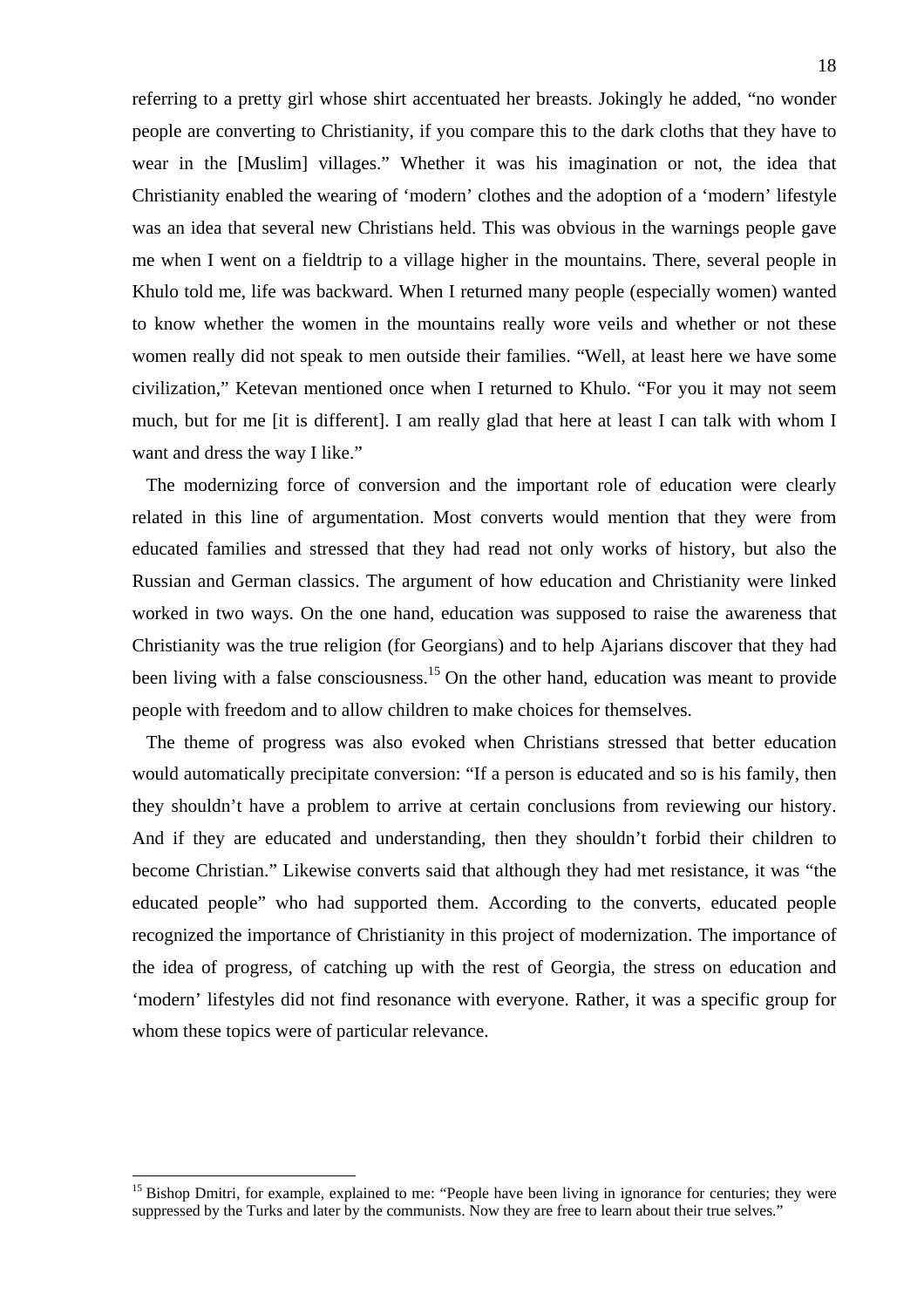#### **Baptisms and Biography**

The numerous comments on the antiquity of the Georgian nation, the references to centuries of Ottoman oppression as well as the claims of the bible as a book about Georgians illustrated the importance of nationalist (and Soviet) discourses in legitimizing converts' decisions to adopt Christianity. However, the comments themselves fail to explain why these discourses found resonance with those who converted in the first place. Nor can they explain why some people appropriated these discourses while others clearly rejected them.

 This unresolved dilemma intrigued not only me but also my colleague Teimuri. What was the meaning of all these stories about tradition and history? Why were people so obsessed with them? At a certain point, Teimuri got frustrated, arguing that collecting all those stories would not get us anywhere:

"They all say that in the bible it is written like this, but when you confront a Muslim with those ideas he simply points to his Koran and tells you that there it is written in another, the right way. The Christian will say: our ancestors were also Christian, and then the Muslim will say: my grandfather and grandmother have taught me like this [the opposite]. Perhaps a Muslim might confirm that his ancestors were Christian, but he doesn't feel it, he only knows it. For him it is just historical reality, nothing more."

The basic problem was that by collecting stories and verbal statements, we learned nothing about what made people choose between opposing discourses, only about how they legitimated their choices. Asking explicitly about the reasons did not solve the issue. On the contrary, when attempting to do so, all we got were circular arguments concerning historical truth like "I was baptized because the first Georgians were Christians, and thus Christianity is our religion."

 However, the obsession with continuity started to make sense when compared with statements of those new Christians whose conversion had not been problematic within their family or neighborhood. For example, when I interviewed a new Christian who was baptized six years after his father had adopted Christianity, all he had to say about it was, "What I can say is that everyone in our family is Christian and that is how I became convinced that Christianity is the true religion. But even if he [my father] hadn't made that choice I would have gone in the same direction, because Orthodoxy is the true faith." Similarly, converts in Sarpi and other parts of Lower Ajaria, where the process of conversion had proceeded much further, were often more moderate in the way they mobilized history, using it merely as an affirmative rather than as an instigating force.In short, the explicit appropriation of nationalist sentiment was less important in cases of conversion that did not disrupt social ties. If the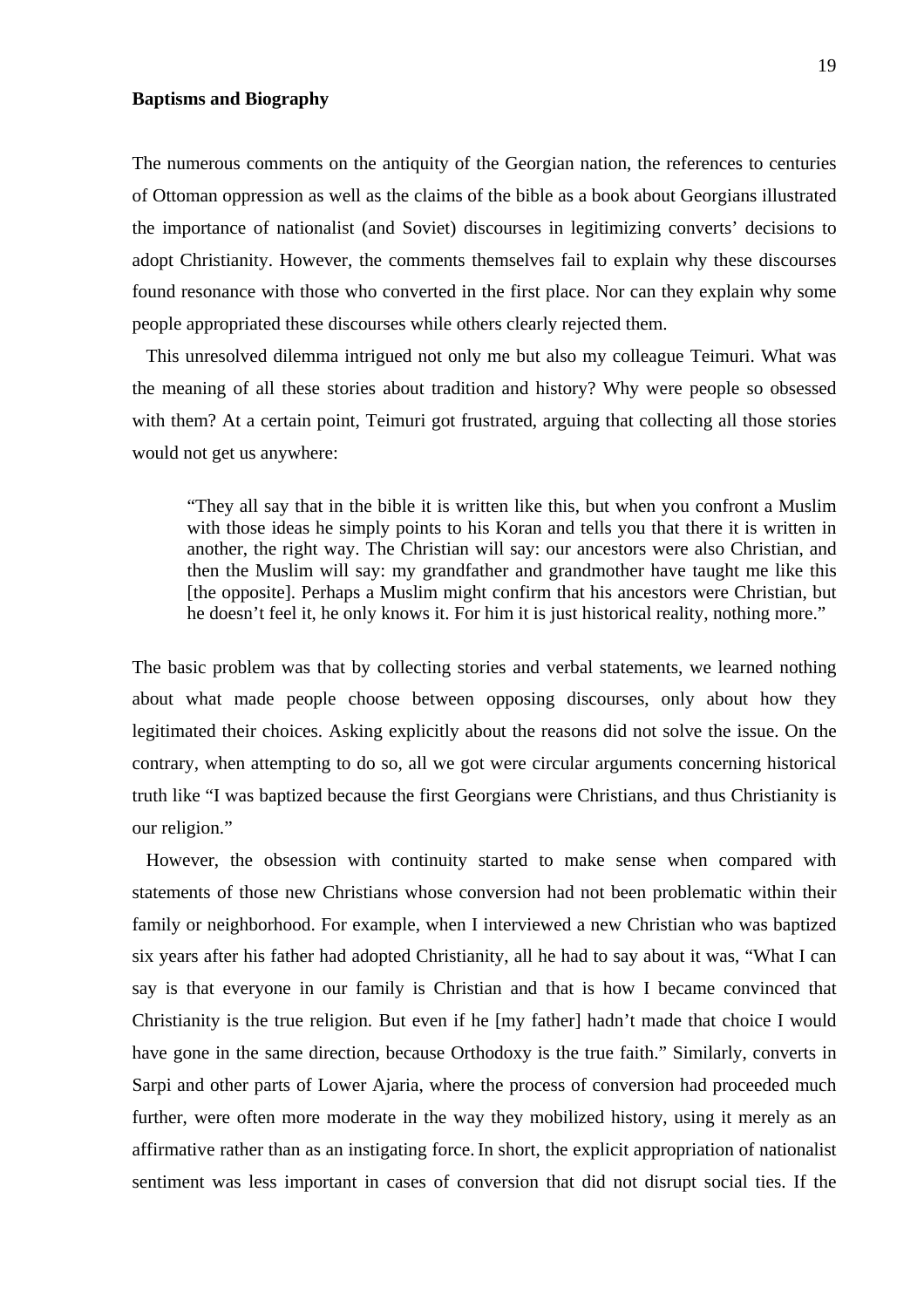social position of converts influenced how they talked about their conversion, then the reason for explicit appropriation of nationalist discourses and the obsession with continuity could well be located in the life trajectories of early converts in Upper Ajaria.<sup>16</sup> By exploring how the themes of 'return to the original faith', 'demonizing the other' and the stress on the 'progressive nature of Christianity' are related to personal lives, we might find more clues to why specific people made the decision to be baptized.

#### *The New Christians in Khulo*

 $\overline{a}$ 

Although the conversion stories aptly illustrate how ideas about nation, state and religion were integrated in personal biographies, it is important to stress that the new believers did not represent the 'average' Ajarian and, in fact, were partly outsiders in their own communities. Some additional information on Khulo and the distribution of new Christians over its territory as well as their social position in the town is needed at this point.

 The four persons whose conversion stories have been presented at length above – Tamaz, Badri. Ketevan and Marina – lived in two of the twelve neighborhoods of Khulo, and were, as such, representative of the uneven distribution of new Christians in the town. In fact, almost all new Christians turned out to live in just three neighborhoods, Daba Khulo (center), Dekanashvilebi and Kedlebi. These three neighborhoods bordered on each other, forming a kind of triangle extending from the center northwards. Apart from the fact that these neighborhoods were located in or near the center with its more dynamic pace of life, they had other characteristics that made them different from the nine remaining neighborhoods. Whereas most other neighborhoods consisted of just a few family groups who had lived there for at least five generations, the more central districts showed a different pattern. Although in Daba Khulo, Dekanashvilebi and Kedlebi there were several families who prided themselves on having lived there for many generations, the majority of its inhabitants consisted of families or individuals who moved from various mountain villages to the district center between the 1930s and the 1970s, when Khulo was expanding as an administrative center for the region.

 The means of livelihood in Daba Khulo, Dekanashvilebi and Kedlebi were also different from the other neighborhoods. Although there used to be *kolkhoz*es in the latter two neighborhoods, most people were employed elsewhere, either in the two clothing factories, the service sector or in the town administration.<sup>17</sup> This pattern was even more evident when reviewing the social backgrounds of new Christians. Among the 64 new adult Christians

<sup>&</sup>lt;sup>16</sup> When I write 'early convert' I have in mind practically all converts in Khulo, precisely because they form a minority. The exceptions are children whose parents had already converted.

<sup>&</sup>lt;sup>17</sup> In the other neighborhoods, the majority of the population was employed in the *kolkhozes*.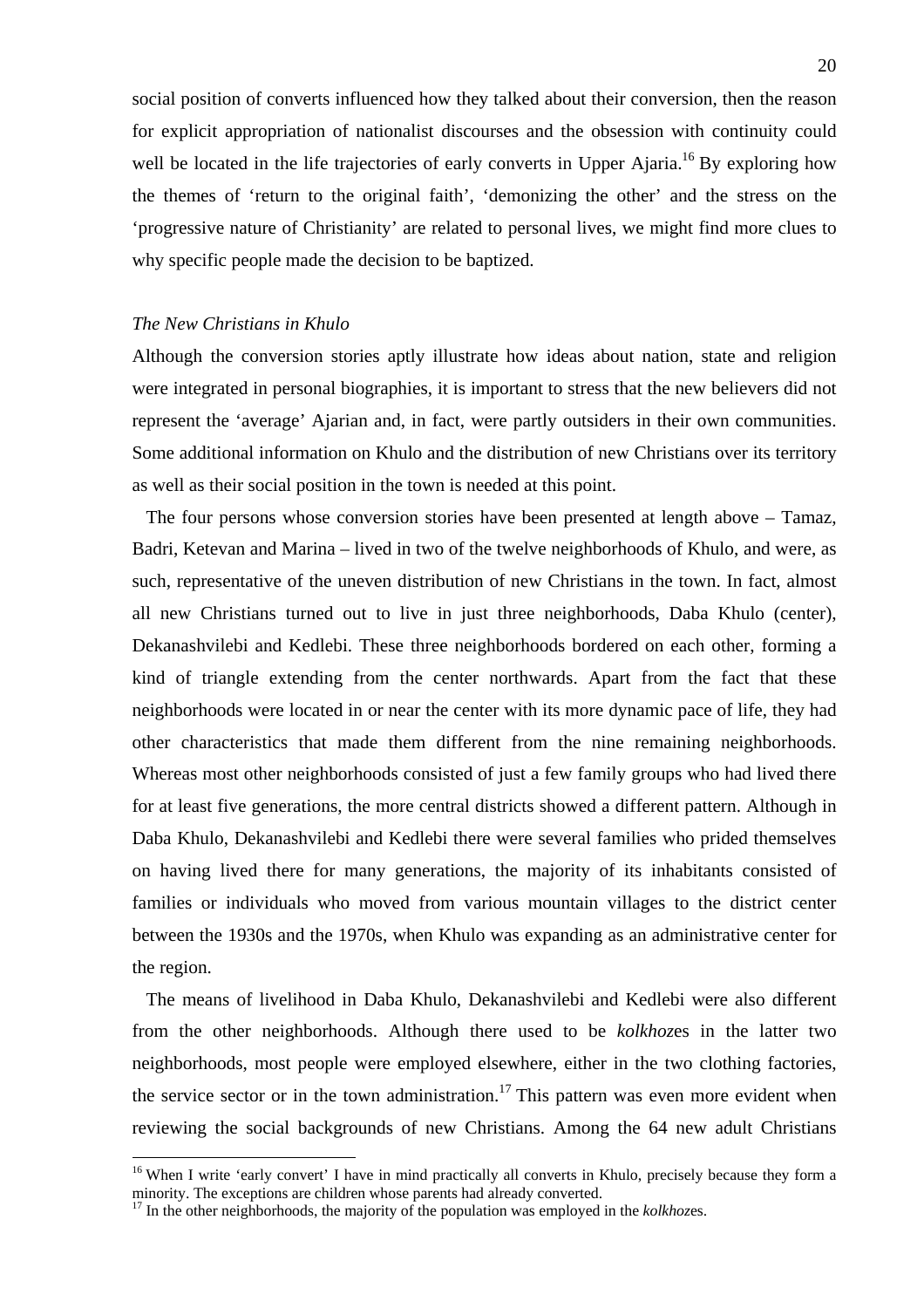about whom I collected sufficient information, there were 22 teachers, six civil servants working at the town or the district (*raion*) administration, five nurses, four physicians and other medical specialists, while the remaining 27 people had professions such as housewife, athlete or bookkeeper, or had formerly held a position (mostly middle management) at one of the clothing factories in town. What is interesting about these figures is that they are almost exclusively representatives of the educated 'middle class', while farmers and technicians (former *kolkhozniki*) were virtually absent among the new Christians.

 The middle class families in general attributed much value to education and sent their children to Batumi, Tbilisi or other cities to attend university. Members from these families took up positions in state structures and often lived part of their lives outside Khulo, mostly in urban areas in Georgia. Moreover, they all saw their social and economic positions deteriorate in the last ten years. The factories closed their doors not long after the Soviet collapse. And although a large percentage managed to retain their position in the administration or in the medical and educational institutes, their wages decreased so dramatically that they necessarily fell back on income generating strategies which combined official positions and other activities such as local petty-trading.<sup>18</sup>

 In short, the new Christians were often people who moved 'in' and 'up' during the Soviet period. They were, in a sense, the embodiment of the new 'modern' life that started in the Soviet period and obtained explicit Christian characteristics in the wake of Soviet disintegration. But this 'modern' life had become problematic for the involved families, since many, after moving 'in' and 'up' during Soviet times had subsequently fallen 'down' when the Soviet state collapsed. Seen from this perspective, their conversion may be partly understood as attempts to retain or regain their middle-class position, even if conversion entailed few material rewards.

#### *Life Courses*

 $\overline{a}$ 

One more look at the conversion stories of Tamaz, Badri and Ketevan may help us further understand the patterns sketched above. In the stories, the decision to adopt Christianity was presented as a turning point in their individual lives, as the moment when people saw the light that brought them on the righteous path. But what is more relevant for our purpose here is to note that the conversions coincided with, or were preceded by, other crucial episodes in the biographies of those involved. Tamaz, Badri and Ketevan had each lived for considerable time outside their own community, whether it was Tbilisi or Batumi. During those periods

<sup>18</sup> The decline in living standards have been more abrupt for this group than for most former *kolkhozniki* (especially in the less densely populated neighborhoods) who were able to reclaim their grandparents' land and manage to sustain a modest livelihood.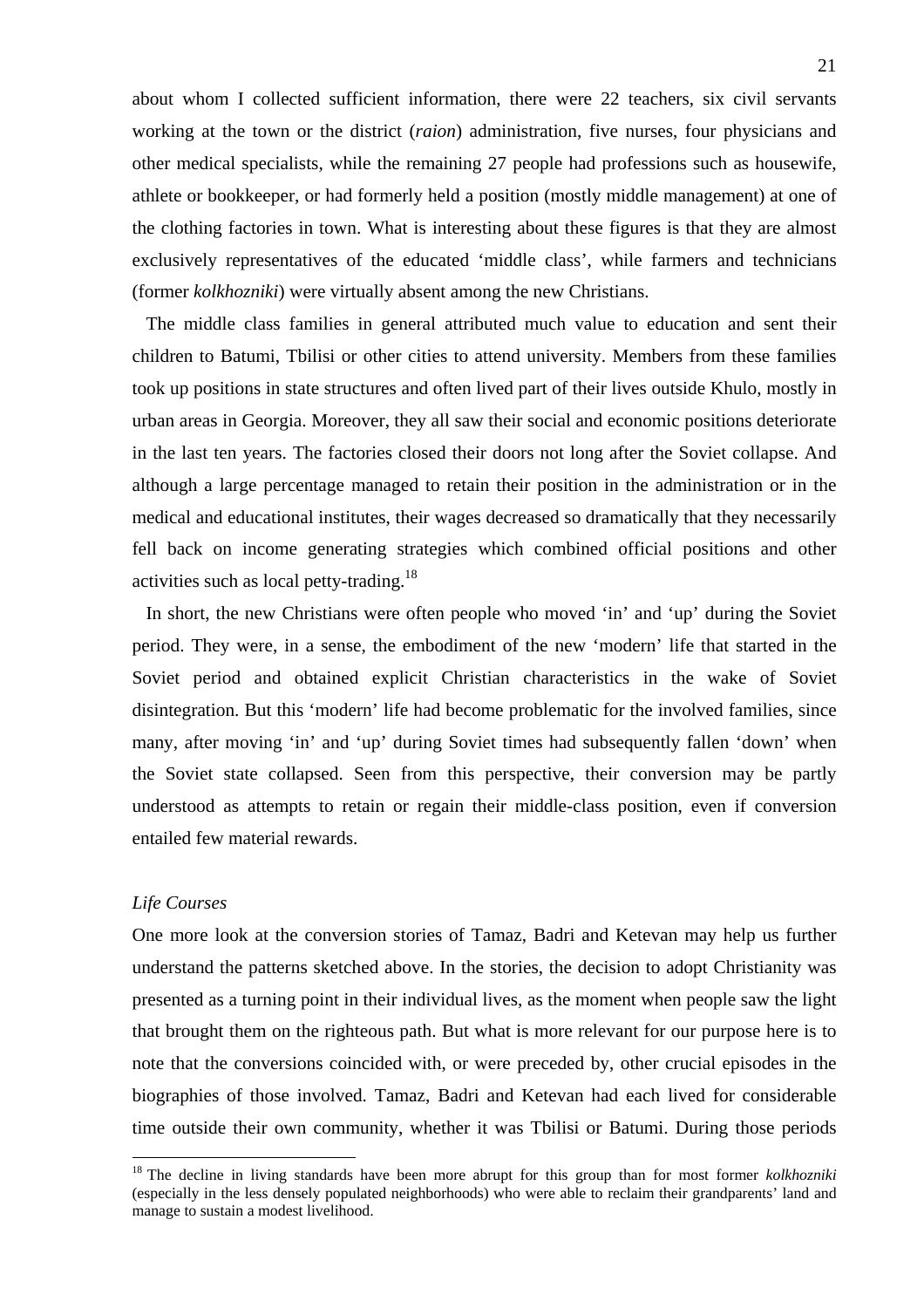they were initiated into a different social environment. Although Tamaz rightfully observed that when he lived in Batumi an atheist atmosphere predominated, his stay in the city nevertheless implied a way of life that was radically different from that in the small community in which he was raised.

 Whereas perhaps only for Ketevan the period outside Khulo meant a factual encounter with Christianity, all three were exposed to city life that embodied Georgian culture and that later was closely reconnected to Christianity, a life of which they wanted to be a part. Negative attitudes held by other Georgians concerning Ajaria and Ajarians sometimes also played an important role as revealed by the following remark of an Ajarian man who had studied in Tbilisi in the 1980s.

"Someone made the suggestion to visit a church, and that exact moment I felt that everyone was looking at me with strange eyes, and the topic was changed. Then I said, 'If you think that I keep Islam somewhere inside of me, then you are just flat wrong. As if I don't respect Christianity! I am probably more Georgian than you are.' So we went to visit a church."

 The emphasis that converts put on encounters and social environment does not negate the sincerity of their belief in Christianity – and there is, for example, no reason to doubt Ketevan's belief in the Christian God – but it suggests that their life-courses made them more susceptible to the Christian message. In other words, because of their experiences they found a connection with Christianity that enabled them to make this religion their own. The prevalent idea among some converts that people only needed to be educated and then automatically would adopt Christianity was therefore true enough, albeit in a slightly different way than they saw it. It was not education as such, but the content of this education (with a strong focus on Georgian history) and the context in which this education took place (higher education was always located on Georgian 'Christian' territory), that made 'educated people' more receptive to the Christian message.

 There were a few other characteristics in these genealogies that at first sight did not seem to relate to one another. It turned out that in several cases the families with baptized members had also been victims of the purges of the Stalin period and in a significant number of cases one or more parents of the new Christians had died prematurely. Ketevan had grown up in a family without a father and a grandfather, whereas Badri's grandfather and uncles were arrested in the 1930s, never to return home. That deportations and arrests might have had some influence on later religious change was also suggested by the data on the social background of the converts. Of 36 converts about whom I had extensive biographical information, ten turned out to be members of 'repressed' families.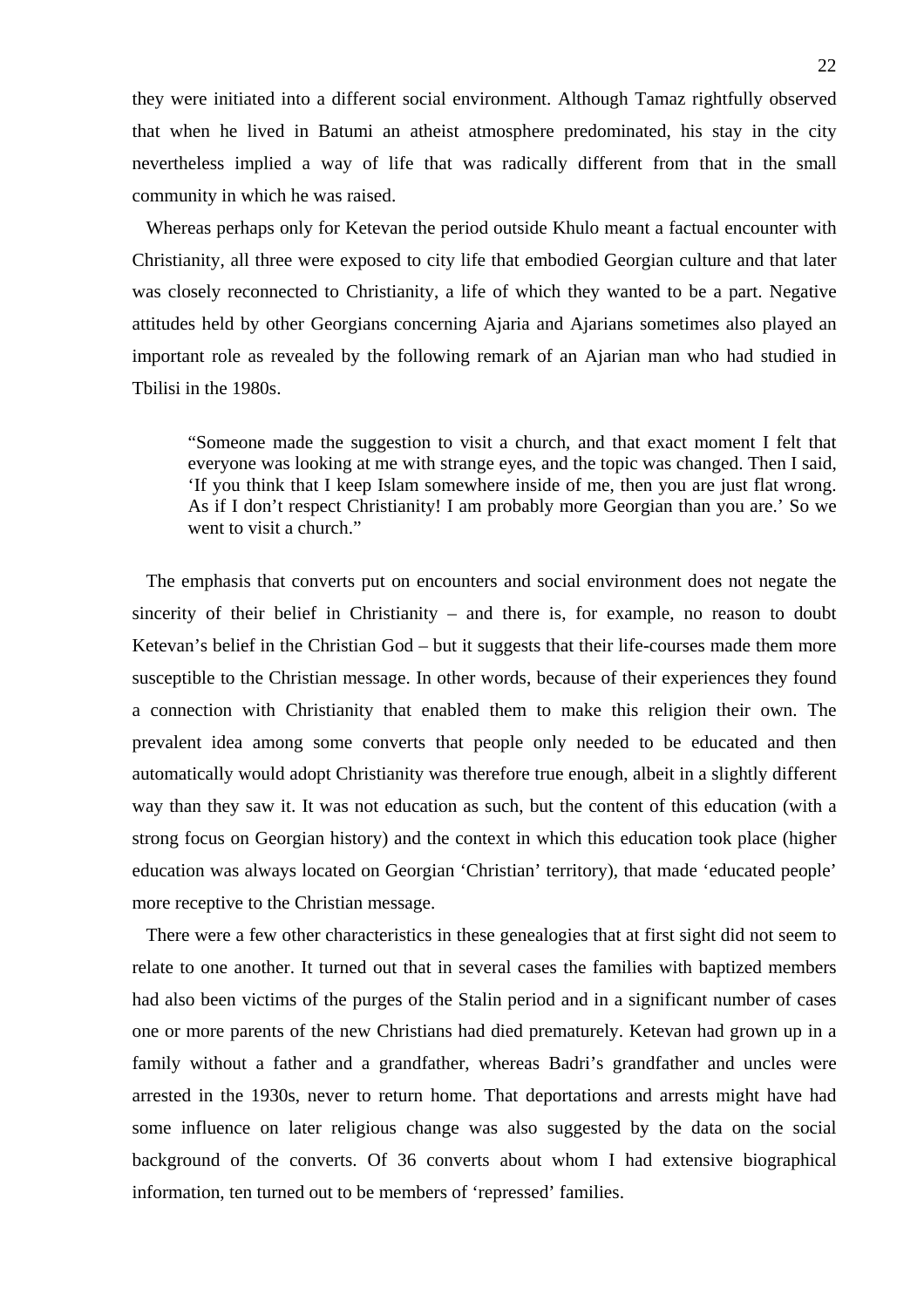This finding was in itself not that surprising since it was especially the middle class that fell victim to the repression in the 1930s and 1950s. But apart from the overlap between repressed families and middle class families – who were more exposed to national rhetoric – there are several other possibilities how 'repression' might have influenced later conversion. Akaki, a 60 year-old history teacher who converted several years ago mentioned: "My grandfather, father and three uncles were imprisoned in 1937. My grandfather was killed there, while my uncles and father returned home. (…) Father was always scared. He knew Turkish and Arabic, but he never prayed, he didn't carry out any rituals, he wanted to make sure that nothing would inhibit his children from having a prosperous life." In this account, but also in the case of Badri, who described his father as a staunch Stalinist, this fear about possible imprisonment resulted in a strict atheist atmosphere at home and explicit adoption of Soviet lifestyles. What it suggests as well is that education and repression both caused the family to be only partly integrated into the local community. Whether the convert's parents had been victims of repression or whether the convert had spent several years away from the nuclear family to study, it meant that the family members were partly outsiders in their community and family and thus had a relatively large social and conceptual 'freedom' to explore alternative paths. Or, arguing from the opposite point of view, they experienced less pressure to comply with local values and norms. As for repressed families, they were often stigmatized by co-villagers long after their rehabilitation. This, and perhaps also the feeling among the repressed that the local community had betrayed them, in a way pushed them out of the local moral community.<sup>19</sup>

 Here I have identified three factors that contribute to religious change: education, lack of compactness of the genealogical group and the social and geographical mobility of its members. The resulting weak social ties and being partly outsiders to the local communities meant that the converts were in a sense less inclined to comply with local customs and traditions and more apt to conform to what was seen as modern or civilized Georgian society. In the case of education, it basically meant stronger integration and more direct exposure to Georgian and thus Christian lifestyles. But while on the one hand making religious change more likely, this ambiguous position in the local community and sometimes even in relation to family members was only intensified by the act of baptism, thus further challenging the social status of new Christians.

 $19$  One family confirmed this hypothesis too well to pass unmentioned. In this family, three out of five daughters had married priests. The family stood not only 'outside' the community but was also disrespected because the mother divorced two husbands and was said (by other Christians) to have been highly promiscuous.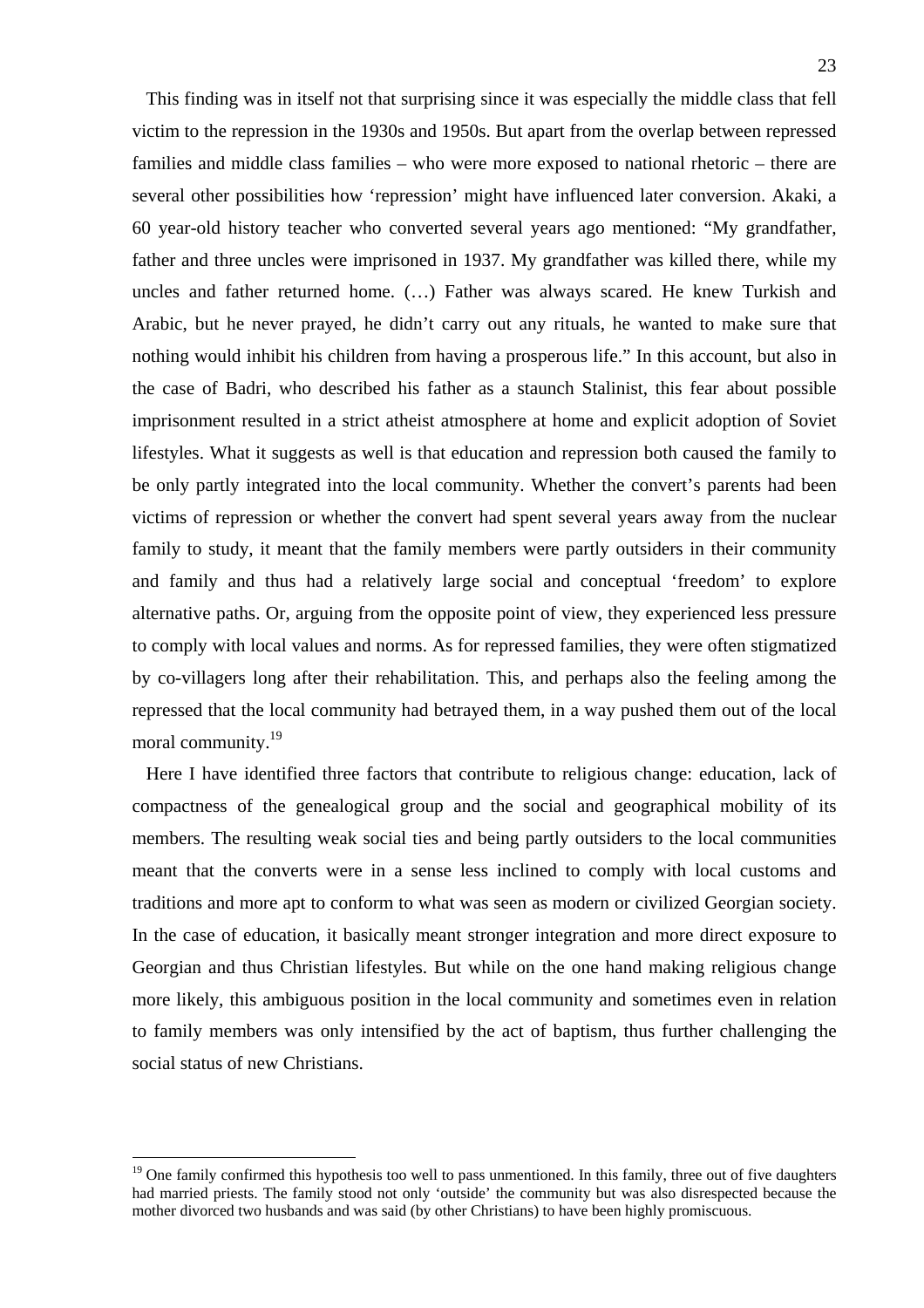#### **Baptized Georgian: Mobilizing ancestors and other kin**

In the previous section I elaborated on how national discourses and personal lives converged. There is one theme, however, that recurred in almost every single narrative, but upon which I have not commented yet: ancestors. They mattered so much because they enabled new Christians to link the national discourses with their personal lives in a very poignant way. Perhaps the most striking example was in the story of Marina, who decided to be baptized after she received a message from her ancestor that the time had come for her to make a decision about her faith. Although this was a particularly striking incident, it was not the only case in which ancestors literally showed the way to Christianity. Otari, a Christian with rather radical ideas about the need for forced proselytism, had similar experiences with his greatgrandmother. He told me that in his youth she would often talk about the time when his forefathers moved from a Christian Georgian region to Khulo. Then, "on June 9, 1984, she appeared to me in a dream and in that dream she asked me: 'What are you waiting for? Go to Tsioni' [the central Cathedral in Tbilisi]. The next day I went there and was baptized." Whereas in Marina's story the forefather was a priest, in Otari's account the grandmother talked about their roots in Christian Georgia, thus connecting the family to a Christian tradition. Yet another respondent, Vakhtangi, made a similar claim stating "from childhood onwards I was oriented towards Christianity because of my grandmother, who had told me that we had Christian predecessors."

 What was it that made ancestors such important metaphors for, and symbolic actors in, shifts of religious affiliation? Given the emphasis on history and the negative experiences with the local community, it was not hard to start seeing why ancestors were so important. On one level, ancestors proved that Christianity was not something new, but actually something that had always existed. This was not only important for the converts themselves, but also for the church which had to counter local accusations that they manipulated the youth and talked them into converting. It is thus not accidental that the clergy often prided themselves on having been able to convert the elderly. Bishop Dimitri told me: "Every day we have new baptisms, sometimes even people aged 70 or 80 rediscover their true (*istinnaia*) religion." Later I was shown the video of the ritual act to which he referred, which showed the baptism of an 80 year old man from Khulo. The video showed how the old man received the sacrament of baptism. Then he was interviewed saying: "I am very happy that I was baptized today, the way that my ancestors were also baptized. I have dreamt about being baptized Georgian for a long time and when I die, I will die as the Georgians used to die, as a Christian." His words were quite similar to what others might have said, although his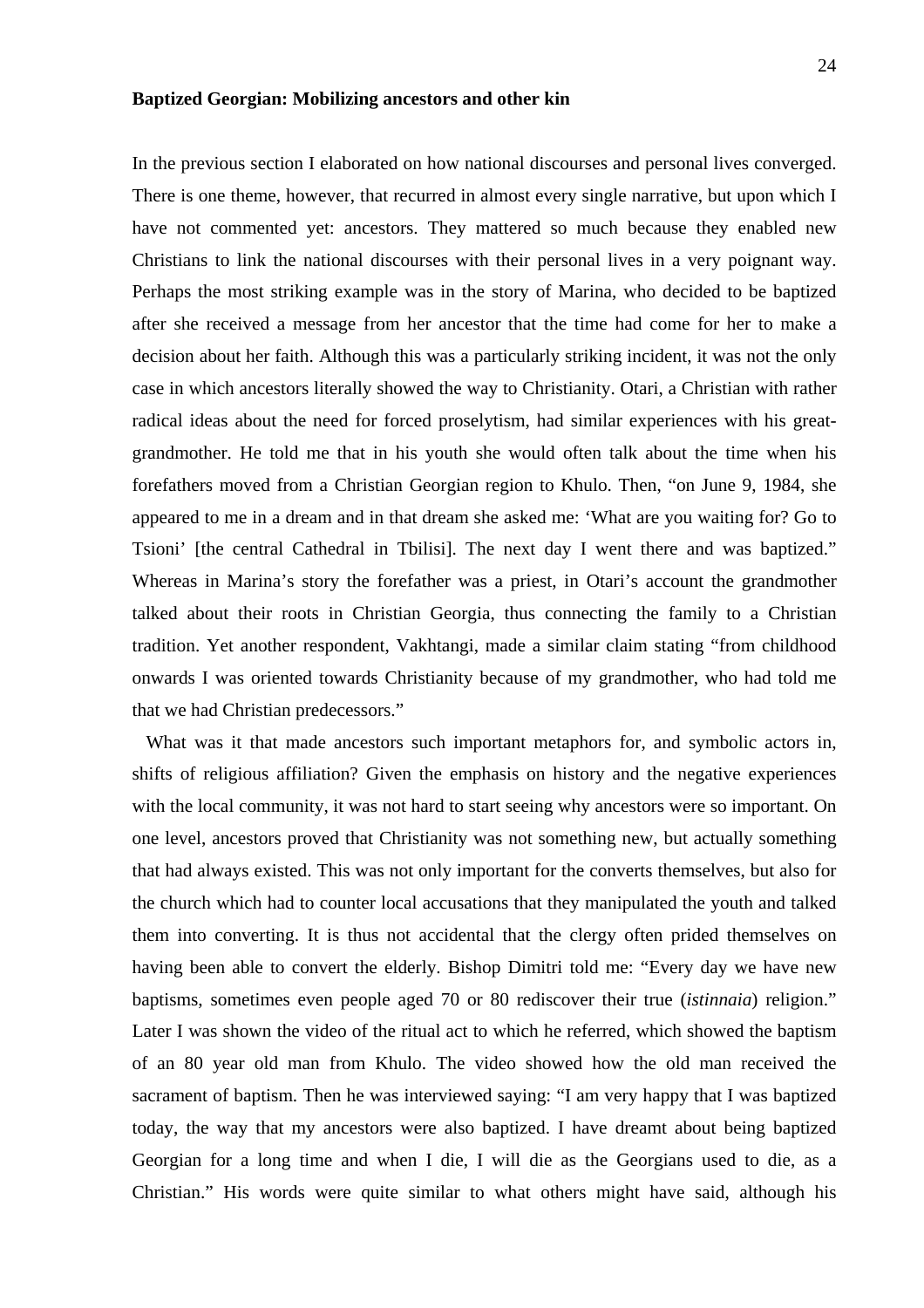statement of being 'baptized Georgian' was a very explicit example of the connection between national and religious sentiment. For the clergy, however, the power of this fragment – the reason that they recorded and proudly showed it – was the man's age, which reduced the gap between the past and the present.

 Grandparents were also useful in reassuring converts that their decision was correct. When I joined Nugzar – a befriended professor of ethnology – on a visit to the bishop a conversation unfolded between them in which Nugzar told the bishop of the fact that his grandfather had been *hodja* and had been shot by the communists. Hereupon the bishop replied: "I am sure that your decision [to baptize] would have made your grandfather very happy. He himself didn't have that opportunity at the time, you know." Investing old people, and more distantly ancestors, with the wish to have been able to carry out their true Christian nature reduces historical religious disruption. Ancestors thus very powerfully convey the message of continuity of the Christian faith, and they link the issue of faith to that of nationality. Ancestors root people in particular soils and give a moral and historical weight to nationalist and religious claims. In essence, they make nationalist – and religious – claims more tangible and concrete by linking family relations to national ideals.<sup>20</sup> They personalize a nationalist narrative of history. By stating that it was *our* family that was Christian, *our* family that was forced to become Muslim and by referring to grandmothers who reminisced about the family being Christian, the martyrdom of the Georgian nation was re-conceptualized on the level of kinship.

 For the new Christians, ancestors also had more concrete roles to play. For one, they provided a legitimization of their choice to be baptized. Teimuri rightly observed that historical knowledge did not suffice to effect religious conversion. But when 'historical knowledge' was framed in a narrative of family and tradition, the converts' decision at least started to become meaningful. Ancestors were indeed not only important as *historical* figures, but also as *familial* figures that bound family and community together. They, in essence, gave weight to the claim that converts were reincorporated into the original communities rather than being renegades. The ancestor in a way accomplished what ideology cannot accomplish, that is, to root people in time and restore interrupted genealogies.

 The ancestor is thus the ideal figure to repair disruptions in locality. They are not alone in this task, but often assisted by other kin (especially older ones such as parents and grandparents) who are similarly employed to soften the disruptions caused by the act of baptism. One girl told me, "Mother would also have adopted Christianity but she is afraid that

 $20$  This line of reasoning is taken from Verdery (1999: 41) who argues that ancestors are vital to national ideology. Similarly, Gingrich (1998) discusses the predominance of ancestors in frontier myths of Orientalism on the Balkans.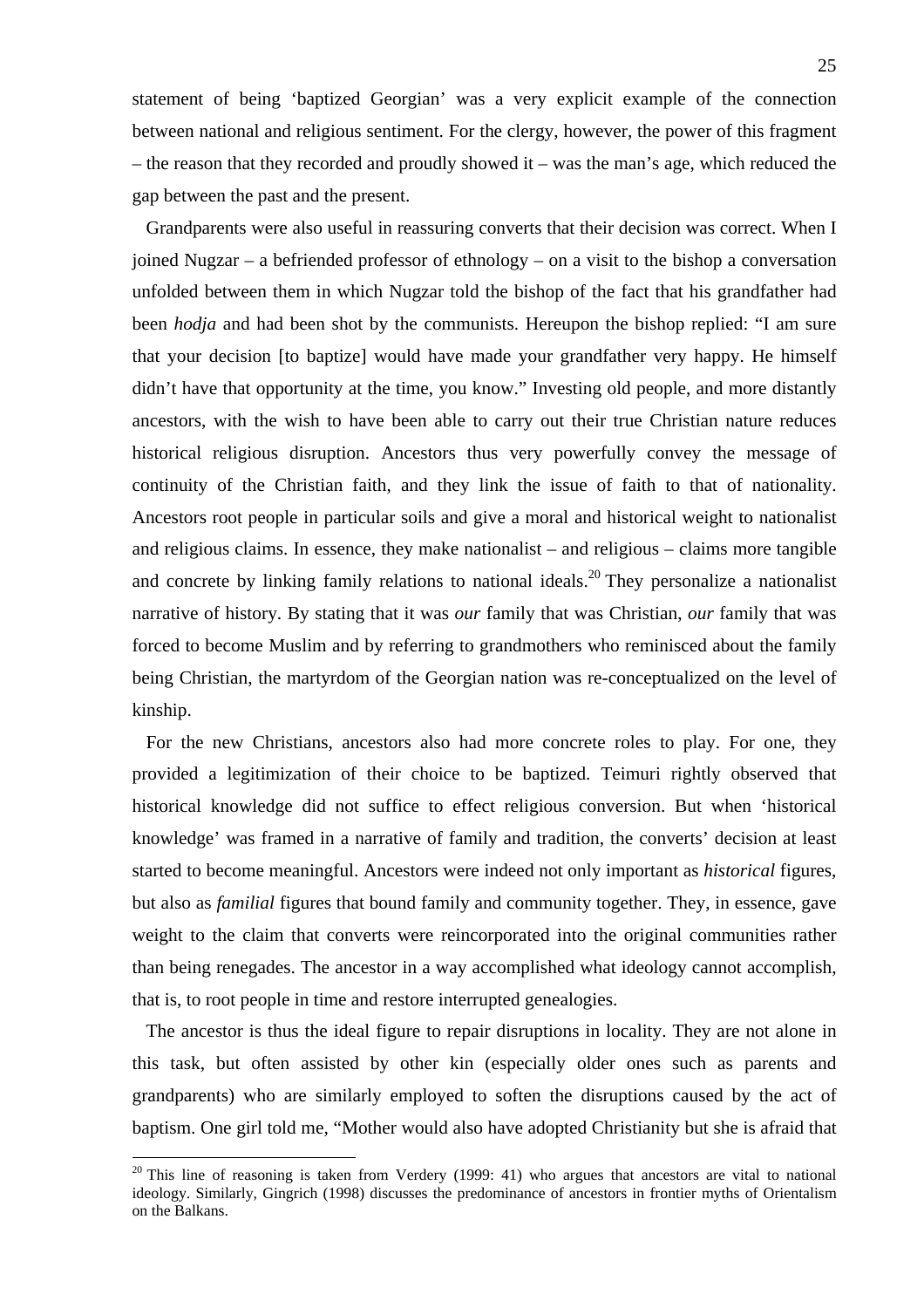for her, things will end if she does. But at the same time she has icons hanging in her room and she has a picture in which she stands in the middle of her icons. She reads Arabic and has read Muslim books, but she is more inclined towards Christianity." Like in this example, stories about individual baptisms were often accompanied by statements about relatives and friends that indicated that the convert did not stand alone in his actions or ideas concerning religion. The importance of this theme was also obvious in the stories presented earlier. Ketevan for example mentioned that her mother "sometimes wished to be Christian," while one of the first things that Marina told me was that her husband was now "ready to be baptized." Similarly, Badri stressed that his neighbors, despite being Muslim, really hated the Turks. Whether these statements really matched the intentions or attitudes of the family members cannot be answered, but they illustrated the importance of finding a place – a new place – in a community that had disapproved of one's decision to convert, preferably through changing that community.

#### **Conclusion**

 $\overline{a}$ 

As the stories presented in this paper demonstrated, conversion to Christianity was, in part, motivated by promises of a 'modern' future. On the face of it, then, the paper seemed to validate van der Veer's sweeping statement that "conversion to forms of Christianity in the modern period is not only a conversion to modern forms of these religions, but also to religious forms of modernity" (1996: back cover). Van der Veer backs this claim by pointing to a commonality between conversion and modernity, namely that "they both view change positively" (1996: 18). This argument seems to have particular value for conversions to Protestant Christianity, which tend to emphasize a renunciation of one's sinful past and underline personal change through spiritual rebirth, as the contributions to van der Veer's edited volume indicate.<sup>21</sup> In contrast, the conversions to Orthodox Christianity in Ajaria were discursively embedded in a valorization of the distant past and in a rejection of the idea that converts had 'changed'. New Christians interpreted their baptism as a 'return to their native religion' as well as a regaining of 'one's true self'. This discursive rejection of 'change' was not only a reaction to the communal disruptions that their conversions had produced, but also linked with the myth of Christian-Georgian historical continuity. As such, the negative ideas about 'change' signal a more complex relation between conversion and 'modernity' than suggested by van der Veer.

<sup>&</sup>lt;sup>21</sup> Likewise, my own work on conversion to Evangelical Christianity in Kyrgyzstan shows the valorization of change and a deep ambiguity about (or even rejection of) the past (Pelkmans 2005).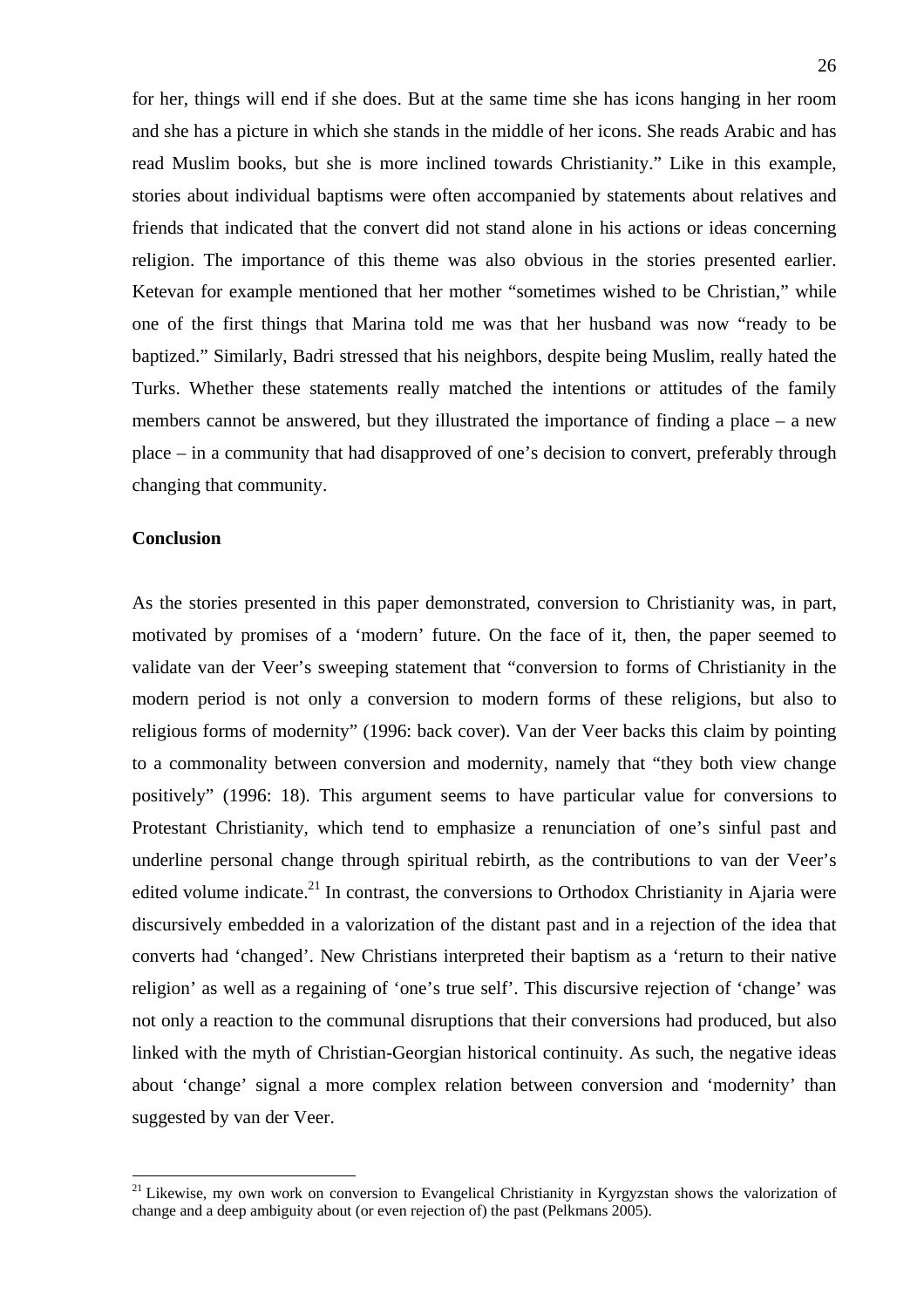To recollect, the advancement of Christianity in post-Soviet Ajaria had been facilitated by the societal changes that occurred during Soviet rule. The exclusion of religion from the public sphere and the dissemination of ideas of Soviet-Georgian modernity played a crucial role in this outcome, as they contributed to increasing identification with the Georgian 'nation' among Muslim Ajarians. The fact that regional elites either had been Christians all along or relatively quickly converted to Christianity further contributed to the 'Christianization' of the public sphere. Both Orthodox Christianity and Georgian nationality had very 'modern' connotations for people who, as I described it, moved 'in' and 'up' during the Soviet Union, but saw their 'middle-class' status undermined after the Soviet collapse. To them, Orthodox Christianity signified urban life and the grandeur of the Georgian capital, and moreover embodied the hope that Ajaria would shed its 'backward status'. But these 'modern' qualities of Orthodox Christianity were only accessible through an excision of the recent Soviet and Islamic past which enabled reconnection to an earlier Christian past.

 In short, conversion to Christianity was motivated by the lure of 'the modern', but could only be reached by way of a conceptual return to the deep ('pre-modern') past. This detour resembles what Verdery calls the "orgy of historical revisionism" observed throughout the postsocialist world (1999: 112). She notes that new elites, in attempting to legitimate their rule and to design new trajectories for their respective societies first had to obliterate and even expunge the socialist past. In other words, they first had to move backwards to a (imagined) pre-socialist reality in order to *return* to the progressive road to capitalism (Verdery 1996: 204-205). Similarly, to make conversion to Christianity thinkable and imaginable, it was of crucial importance to re-imagine the region as a Christian province and its inhabitants as returning to Christianity.

 The conversions were thus part of the reconfiguration of space and place in the Georgian borderlands and illustrated some of the paradoxes connected to the return of religion to the public sphere. The new role of religion urged inhabitants of Ajaria to search for new truths, while vacillating between the contradicting narratives of the Georgian nation and those dominant in their local community. Though the act of baptism was geared towards the future (and linked to ideas of modernity associated with Georgianness) the past proved crucial to repair the communal disruptions produced by conversion. To soften the tension with their social surroundings, the new Christians mobilized a host of metaphors that evoked the historical Christian past. Thus, whereas conversion entailed a search for 'the modern', this was entwined in paradigms geared towards the past. In employing these paradigms, the converts did not only establish their Christian identity in a Muslim context but also further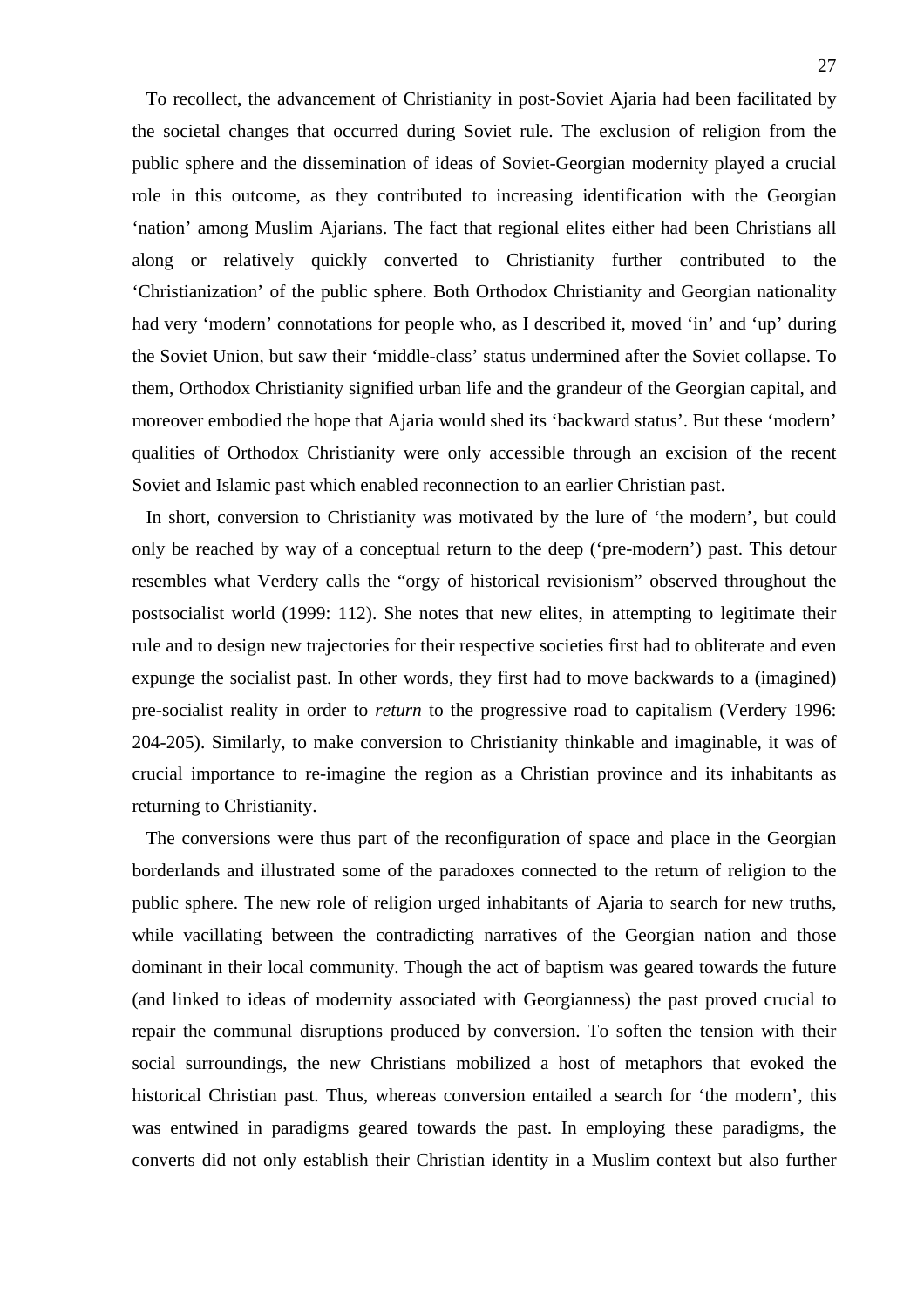ingrained essentialist notions of culture and religion, thus contributing to the setting of new boundaries on the frontier between the Muslim and Christian realms.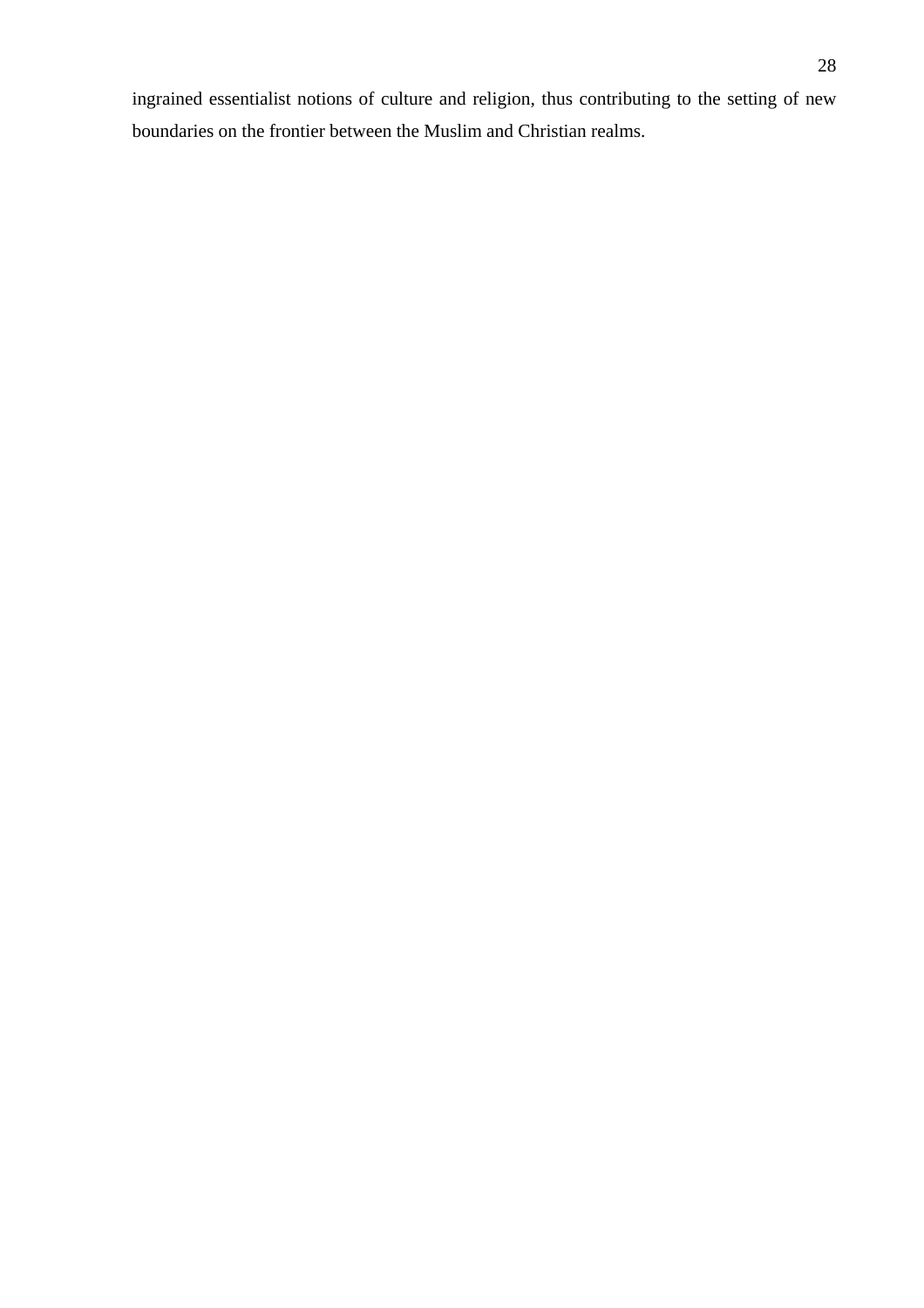#### **References**

- Derluguian, Georgi M. 1995. "The tale of two resorts: Abkhazia and Ajaria before and since the Soviet collapse." *Working Paper 6.2*, International and Area Studies, University of California, Berkeley.
- Dragadze, Tamara. 1993. "The domestication of religion under Soviet communism." In *Socialism: Ideals, ideologies, and local practice*, edited by C. Hann, pp. 148-156. London: Routledge.
- Gingrich, Andre. 1998. "Frontier Myths of Orientalism: The Muslim world in public and popular cultures of Central Europe." In *Mediterranean Ethnological Summer School*, edited by B. Baskar and B. Brumen, Vol. 2, pp. 99-128. Ljubljana: Institut za multikurne raziskave.
- Hefner, Robert. 1993. "Introduction: World building and the rationality of conversion." In *Conversion to Christianity: Historical and Anthropological Perspectives on a Great Tradition*, edited by R. Hefner, pp. 3-44. Berkeley: University of California Press.
- Kazemzadeh, Firuz. 1951. *The Struggle for Transcaucasia (1917-1921)*. New York: Philosophical Library.
- Lilienfeld, Fairy von. 1993. "Reflections on the current state of the Georgian state and nation." In *Seeking God: The recovery of religious identity in orthodox Russia, Ukraine, and Georgia*, edited by S. Batalden, pp. 220-231. DeKalb: Northern Illinois University Press.
- Meiering Mikadze, Ekatherina. 1999. "L'Islam en Adjarie: Trajectoire historique et implications contemporaines" *Cahiers d'études sur la Méditerranée orientale et le monde turco-iranien*. Vol. 27, pp. 241-261.
- Meyer, Birgit. 1999. *Translating the devil: Religion and modernity among the Ewe in Ghana*. Edinburgh: Edinburgh University Press.
- Mintz, Sidney W. 1974 [1960]. *Worker in the Cane: A Puerto Rican life history*. New York, London: Norton.
- Pelkmans, Mathijs. 2002. "Religion, nation and state in Georgia: Christian expansion in Muslim Ajaria." *Journal of Muslim Minority Affairs*. Vol. 22, no. 2, pp. 249-273.
- --------- 2005. "Missionary encounters in Kyrgyzstan: Challenging the national ideal," *Central Eurasian Studies Review*, Vol. 4, no. 1, pp. 13-16.
- Veer, Peter van der (ed.). 1996. *Conversion to Modernities: The globalization of Christianity*. London: Routledge.